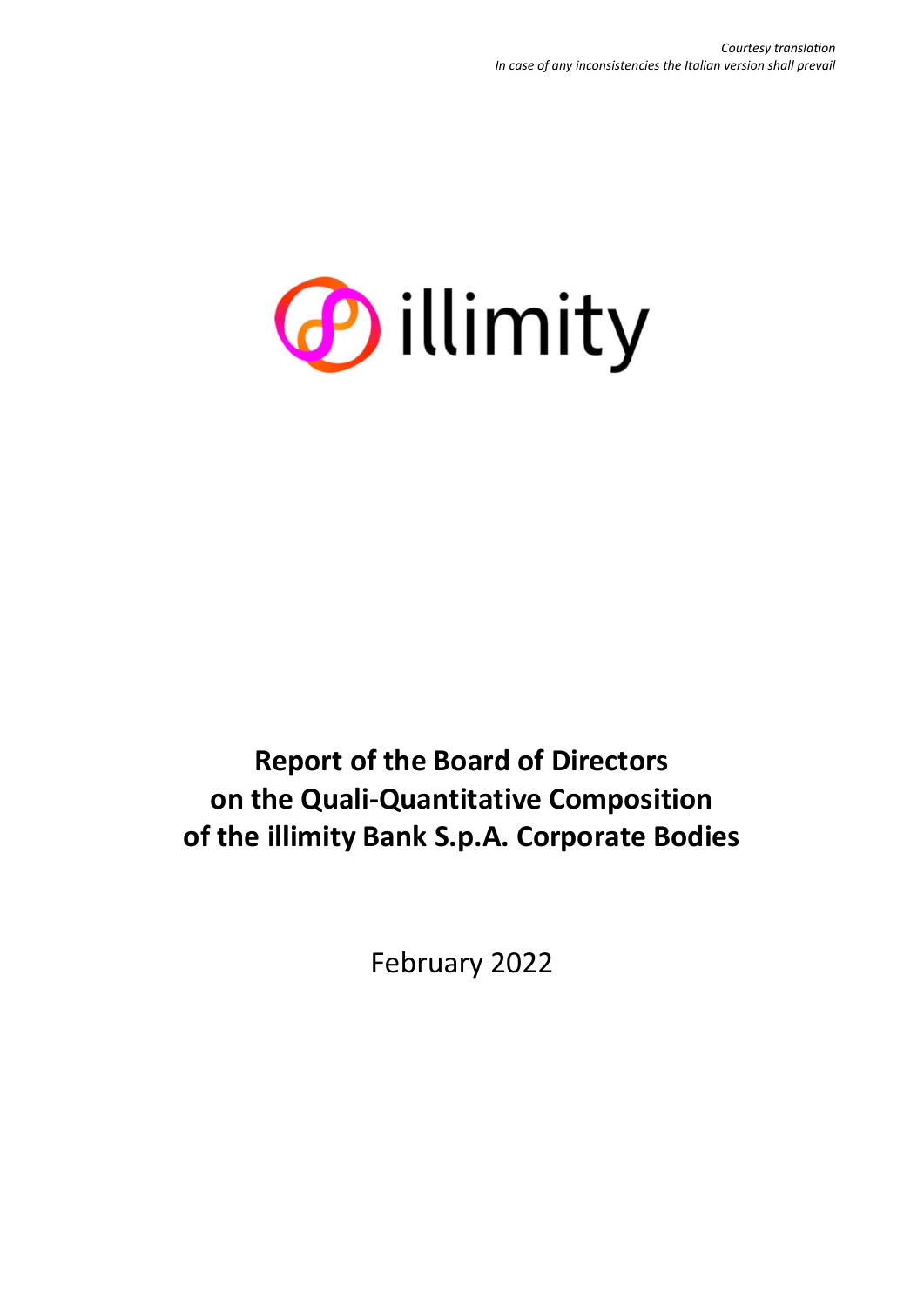

# **CONTENTS**

|    | 1. Premise                                                                 | page 3  |  |
|----|----------------------------------------------------------------------------|---------|--|
| 2. | Introduction                                                               | page 4  |  |
| 3. | Self-evaluation process performed by the Board of Directors on the optimum |         |  |
|    | qualitative and quantitative composition                                   | page 6  |  |
| 4. | Quantitative composition of the Board of Directors                         | page 7  |  |
| 5. | Qualitative composition of the Board of Directors                          | page 9  |  |
|    | 5.1. Professionalism and expertise requirements                            | page 9  |  |
|    | 5.2. Aptitude profiles                                                     | page 15 |  |
|    | 5.3. Diversity                                                             | page 16 |  |
| 6. | Integrity requirements and propriety criteria                              | page 16 |  |
| 7. | Independence                                                               | page 17 |  |
| 8. | Incompatibility and the "interlocking prohibition"                         | page 18 |  |
| 9. | Available time                                                             | page 19 |  |
|    | 10. Number of positions held                                               | page 20 |  |
|    | 11. Remuneration                                                           | page 21 |  |
|    |                                                                            |         |  |

Appendix A – Skills page 22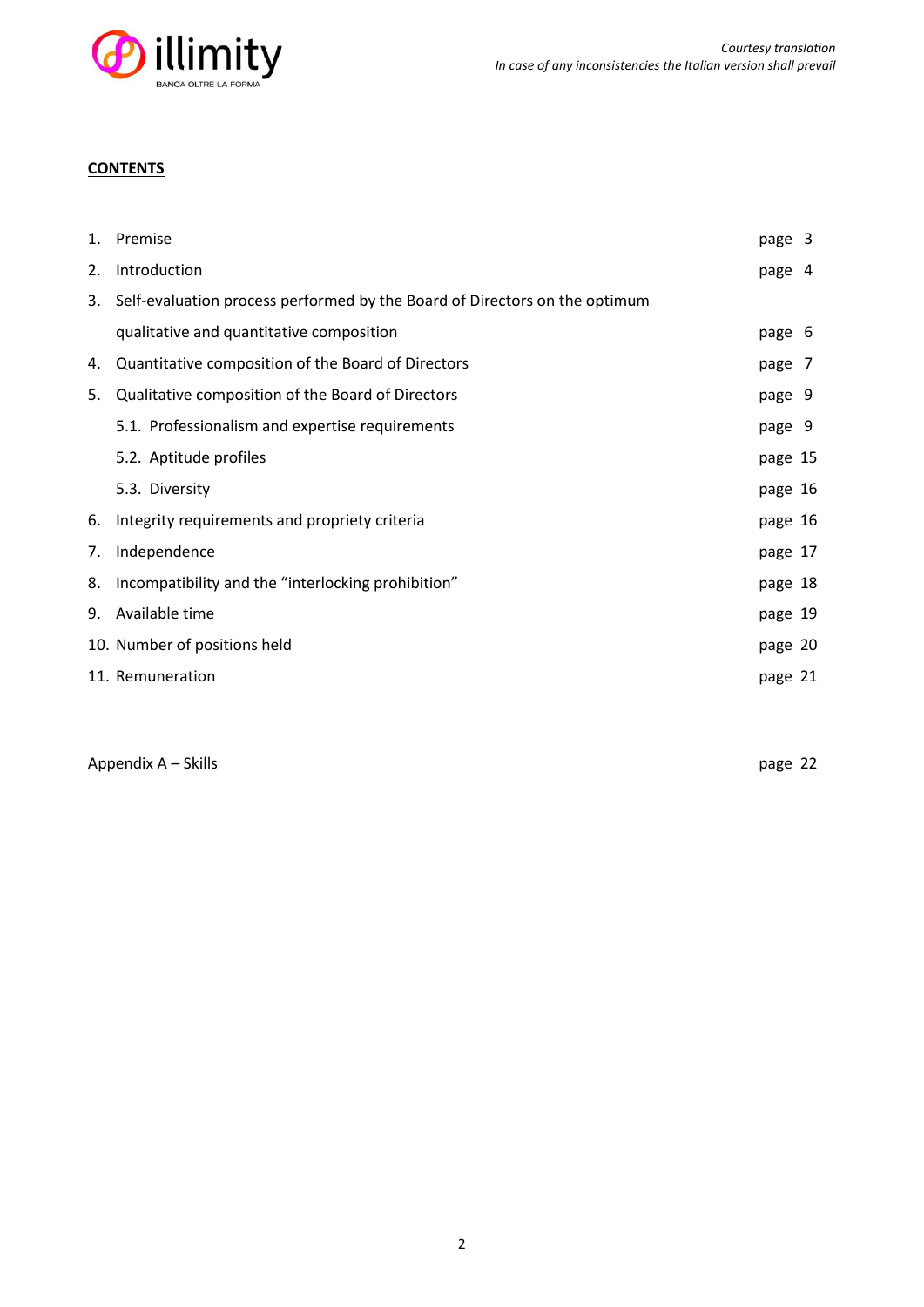

# **1. PREMISE**

illimity Bank S.p.A. ("**illimity**" or the "**Bank**") is the parent company of the illimity Bank S.p.A. Banking Group, and accordingly the Board of Directors (also the "**Board**" or the "**Management body**") determines the strategies of the group as a whole, together with its risk assumption and control policies, and constantly and continuously monitors the analyses made and decisions taken, ensuring that the Group is soundly and prudently managed.

On 21 February 2022, the General Meeting of illimity's shareholders approved the adoption of the "one-tier" corporate governance model, characterised by having a Board of Directors on which the members of the Audit and Internal Control Committee (as the body having the function of control) also sit, adopting in addition a revised version of the Bylaws with an updated text. The new Bylaws will be effective from the date of the Shareholders' Meeting called to approve the 2021 financial statements (planned for April 2022) and the renewal of the corporate bodies.

In the "one-tier" corporate governance model, management functions are performed by the Board of Directors as a whole, while control functions are carried out by an *ad hoc* internal board committee, set up as a Audit and Internal Control Committee, whose members are appointed by the Shareholders' Meeting.

In this context the composition of the corporate bodies assumes fundamental importance.

It should be noted that following the resolutions adopted by the Shareholders' Meeting on 21 February 2022, the corporate bodies in office at the date of this document( $1$ ) must be renewed by the Shareholders' Meeting approving the 2021 financial statements, planned to take place in April 2022. The Board is therefore required to express an orientation on what it believes to be its optimum quantitative and qualitative composition, in accordance with applicable laws and regulations (as described further below).

Pursuant to the current Bylaws $(^2)$ , the Board of Directors can file its own list of candidates for the position of Director in view of the upcoming Shareholder's Meeting, following the specific procedure laid down for the submission of such list $(3)$ .

With respect to the previous document on the Orientation of the Board of Directors on the optimum qualitative and quantitative composition of the Board (published in 2021), it should be emphasised that the above-mentioned revision to the Bank's corporate governance model with the adoption of the "one-tier" system calls for a revision and refinement of the previous orientations as to the optimum qualitative and quantitative composition of the corporate bodies with respect to that expressed by the current composition of the Board. This revision and refinement was formalised by the Board of Directors on 25 February 2022,

<sup>(</sup> 1 ) The Board of Directors currently in office was appointed by the Shareholders' Meeting in April 2021, while the term of the Board of Statutory Auditors currently in office, which was appointed by the Shareholders' Meeting in January 2019, expires at the Shareholders' Meeting approving the 2021 financial statements.

<sup>(</sup> 2 ) Reference should be made to the contents of the transitional provisions pursuant to article 33 of the new Bylaws.

<sup>(</sup> 3 ) Reference should be made to the *Procedure for the presentation by the Board of Directors of a list of candidates for the renewal of the corporate* bodies, which may be consulted on the Bank's website.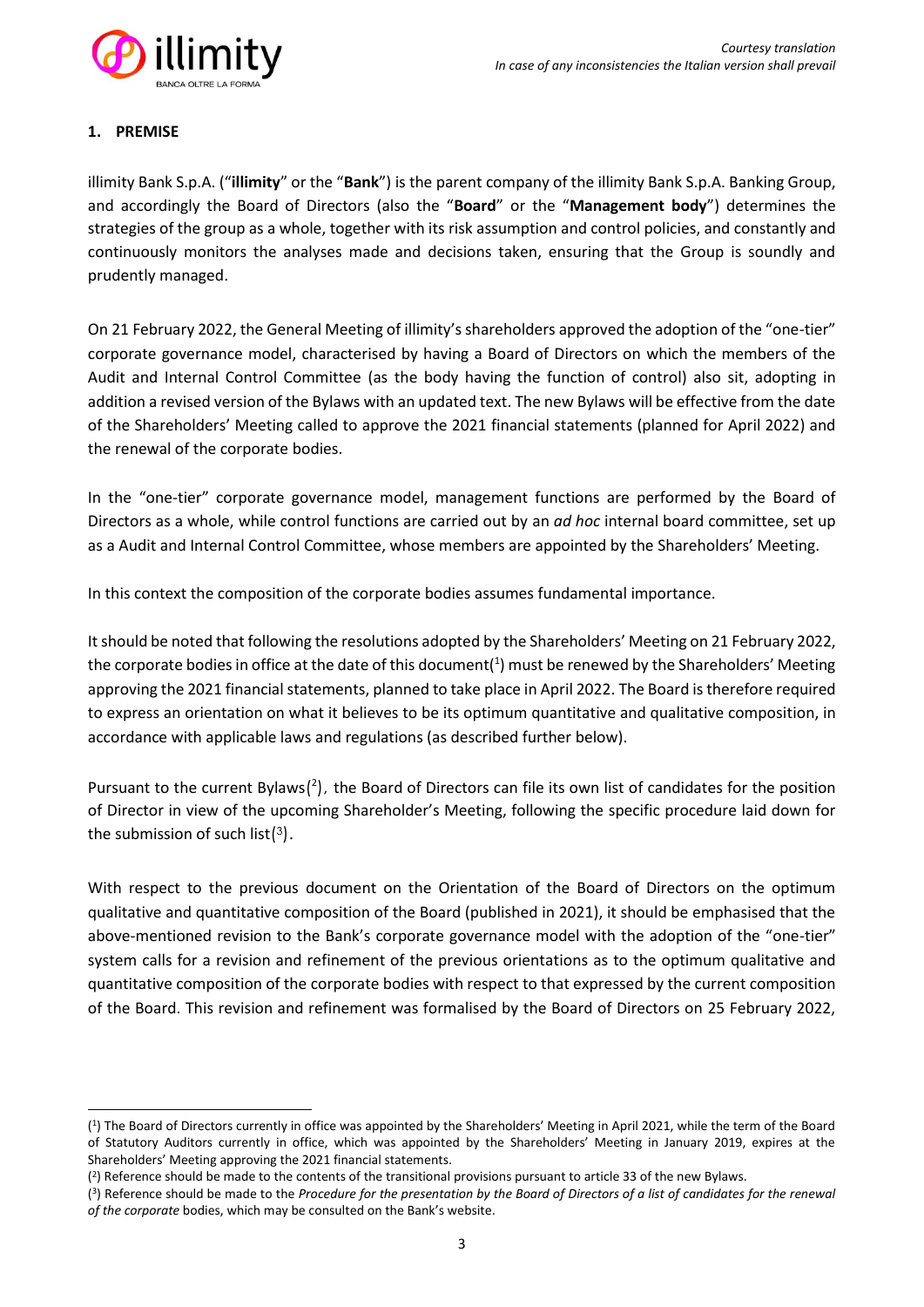

and following the governance procedures performed subsequent to the self-evaluation process for 2021, the Board approved this document( 4 ).

# **2. INTRODUCTION**

The current supervisory corporate governance regulations for banks, issued by the Bank of Italy in Part I, Title IV, Chapter 1 of Circular no. 285 of 17 December 2013 (the "**Supervisory Provisions**" or the "**Circular**"), require that for the purpose of appointing or co-opting Directors, the Boards of Directors of banks must establish in advance the qualitative and quantitative composition of the Board they consider to be optimum for the effective discharge of the duties and responsibilities assigned to them by law, by the Supervisory Provisions and by the Corporate Bylaws, in accordance with the following principles and guidelines:

- $\checkmark$  from a quantitative standpoint, by having a number of members suitable and not excessive for the size and complexity of the bank's organisational structure, in order to control the whole of the company's operations in an effective manner as far as its management and controls are concerned;
- $\checkmark$  from a qualitative standpoint, the proper discharge of duties requires persons to sit on bodies having a strategic and operational supervisory function who:
	- are fully aware of the powers and obligations inherent in their duties;
	- have the professional skills suitable for the role to which they are assigned, also in any internal committees within the management body, with these calibrated in relation to the bank's operating features and size;
	- have broad-based and appropriately diversified skills across all members to enable each of these, both in the committees on which they sit and in collegiate decisions, to provide a real contribution, *inter alia*, to the identification and pursuit of suitable strategies and ensure the effective government of risks in all the areas of the bank;
	- are able to dedicate adequate time and resources given the complexity of their position, without prejudice to the need to comply with the limits on the number of positions they may hold as stated in applicable laws and regulations and in the Bylaws;
	- direct their work to the pursuit of the bank's overall interest, regardless of the shareholding structure that appointed them, operating with an independent judgement.

Attention is placed on all board members, including the non-executive directors, as these share in the decisions taken by the Board of Directors as a whole and are required to perform an important dialectic and monitoring function over the choices made by the executive members.

The Supervisory Provisions additionally require "independent" persons to be appointed to the body performing the function of strategic supervision, with these overseeing corporate operations with an autonomous view and contributing to ensuring that these are performed in the company's interest and

<sup>(</sup> 4 ) The Board availed itself of the advisory services of Crisci & Partners in performing the self-valuation process and preparing and finalising this document. Crisci & Partners is an independent professional firm with long and significant experience in the area of consultancy, aimed at the continuous improvement of the structure and practice of corporate governance, of the composition, functioning, performance evaluation and formation of the Board of Directors and its Committees and the development of corporate leadership. Crisci & Partners helps in the formation and refining of Boards of Directors and in the performance evaluations of the Board and its Committees and additionally submits proposals for development plans for the Board, its Committees and individual Directors.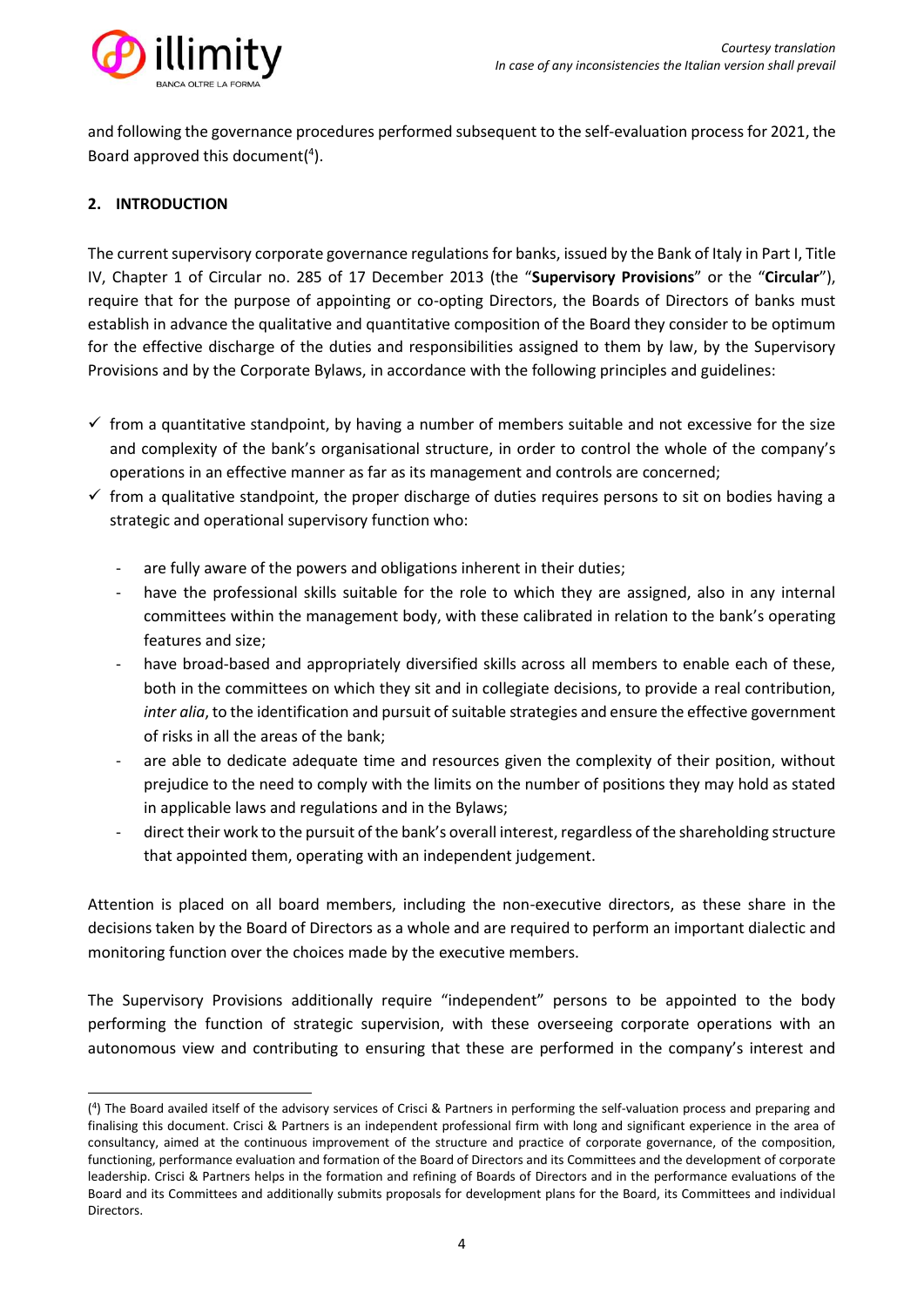

consistent with the objectives of sound and prudent management. The involvement of independent directors in internal board committees with investigative, advisory and propositional duties is also recommended, to assist in taking more carefully considered decisions, especially those concerning more complex areas of activity or where the risk of a conflict of interest is higher.

The appointment process is arranged to ensure that – both in the appointment process, which sees several bodies and functions involved (Nominating Committee, Board of Directors, Shareholders' Meeting), and on a continuous basis - the management and control bodies consist of persons able to perform the role assigned to them in an effective manner. This means that the professional skills required for achieving this result must be clearly defined in advance – and possibly reviewed over time to take into account any critical matters that may have arisen – and that the selection and appointment process must take such recommendations into account.

The result of the analysis performed by the corporate bodies involved (Nominating Committee, Board of Directors) must be made available to Shareholders in sufficient time for them to take account of this when selecting candidates. The possibility for Shareholders to make different assessments about the optimum composition of the Board of Directors obviously remains unaffected, with any differences with the analysis performed by the Board being motivated.

The new Corporate Governance Code (the "**CG Code**") with which illimity complies – approved by the Corporate Governance Committee and published on 31 January 2020, previously known as the Code of Self Discipline for listed companies and revised in its latest version in July 2018 – pursues the same objectives.

The CG Code recommends that at the end of its term, and with reasonable notice with respect to the publication of the call notice for the Shareholders' Meeting held for its renewal, the Board shall express its orientation to Shareholders on what, in its view, is the optimum quantitative and qualitative composition, also taking account of the results of the annual self-evaluation process on the size, composition and functioning of the Board and its Committees (the "**Orientation**").

**\*\*\* \*\*\***

It is noted for the purpose of this Orientation that in drawing up its recommendations to Shareholders, the Board also took into consideration the provisions of Decree no. 169 of the Ministry of Economy and Finance of 23 November 2020 ("**DM 169/2020**"), implementing article 26 of Legislative Decree no. 385 of 1 September 1993 (the "**Consolidated Law on Banking**" or "**TUB**"), on the governance of the suitability requirements and criteria for holding a position as a director or corporate officer for banks, financial intermediaries, guarantee consortia (*confidi*), electronic money institutions, payment institutions and deposit guarantee systems. DM 169/2020 came into effect on 30 December 2020.

For completeness, the following sets out the additional national and European regulations applicable to the subject (and of interest herein), as it is essential for the principles they contain to be reflected in the lists:

- articles 147-*ter* and 147-*quinquies* of Legislative Decree no. 58 of 24 February 1998 (the "**Consolidated Law on Finance**" or "**TUF**");
- article 26 of the TUB:
- article 36 of Decree Law no. 201 of 6 December 2011 on "*Urgent provisions for growth, equity and the consolidation of the public accounts*" converted, with amendments, by Law no. 214 of 22 December 2011,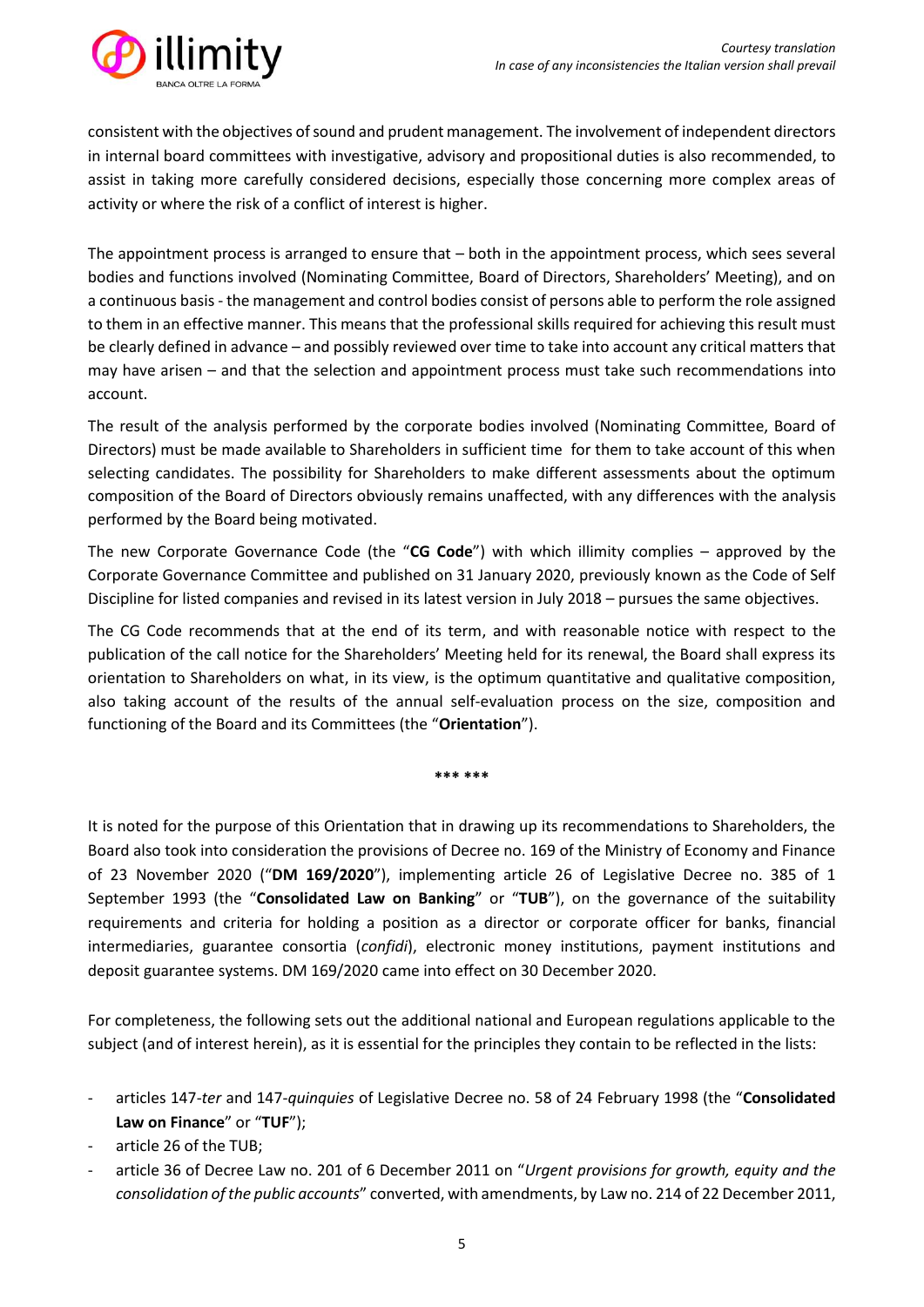

known as the "Interlocking Directorship" law, and "Criteria for the application of article 36 of the '*Save Italy'* decree law" (the "Prohibition on Interlocking" paper) published by the Bank of Italy, Consob and ISVAP on 20 April 2012 and subsequently amended;

- Ministerial Decree no. 169/2020 on the "*Governance of the suitability requirements and criteria for holding a position as a director or corporate officer for banks, financial intermediaries, guarantee consortia (confidi), electronic money institutions, payment institutions and deposit guarantee systems*";
- Part I, Title IV, Chapter 1, Section IV (Composition and appointment of corporate bodies) of Circular no. 285 of the Bank of Italy of 17 December 2013 following Revision no. 35 of 30 June 2021;
- the Regulation adopted by Consob by way of Resolution no. 11971 of 14 May 1999, as amended;
- the Regulation adopted by Consob by way of Resolution no. 20249 of 28 December 2017, as amended;
- Directive 2013/36/EU of the European Parliament and of the Council of 26 June 2013 on access to the activity of credit institutions and the prudential supervision of credit institutions and investment firms (CRD IV) and Regulation (EU) No. 575/2013 of the European Parliament and of the Council of 26 June 2013 on prudential requirements for credit institutions and investment firms, as amended;
- "Guide to fit and proper assessments" published by the European Central Bank on 15 May 2017 as revised December 2021;
- "Guidelines on internal governance" issued by the European Banking Authority on 21 March 2018 and subsequently revised on 2 July 2021;
- "Joint ESMA and EBA Guidelines on the assessment of the suitability of members of the management body and key function holders under Directive 2013/36/EU and Directive 2014/65/EU" of 26 September 2017, revised on 2 July 2021;
- the CG Code, approved by the Corporate Governance Committee of Borsa Italiana S.p.A. on 31 January 2020 and applicable, by the companies adopting the code, from the first financial year beginning after 31 December 2020, informing the market of this in the corporate governance report to be published during 2022.

**\*\*\* \*\*\***

This document has therefore been prepared by illimity's Board of Directors in accordance with the Supervisory Provisions and the CG Code with the aim of making Shareholders aware – in view of the upcoming election of the members of the Bank's corporate bodies (namely the Board of Directors and Audit and Internal Control Committee), which following the resolution adopted by the Shareholders' Meeting on 21 February 2022 is due to take place at the Shareholders' Meeting approving the 2021 annual financial statements – of the qualitative and quantitative composition of the corporate bodies that the Board considers to be optimum, so that their selection of candidates may take this into account.

The document is made available to Shareholders in good time and– as required by the provisions set forth by the Supervisory Authority – verification will be made at a later date that the qualitative and quantitative composition of the elected bodies corresponds to the present profile.

# **3. SELF-EVALUATION PROCESS PERFORMED BY THE BOARD OF DIRECTORS ON THE OPTIMUM QUALITATIVE AND QUANTITATIVE COMPOSITION**

The analyses performed by the Board of Directors to identify what it considers to be the optimum qualitative and quantitative composition are the result of a detailed and formalised examination. In addition, within the ambit of the corporate governance model adopted by illimity, the Nominating Committee performs an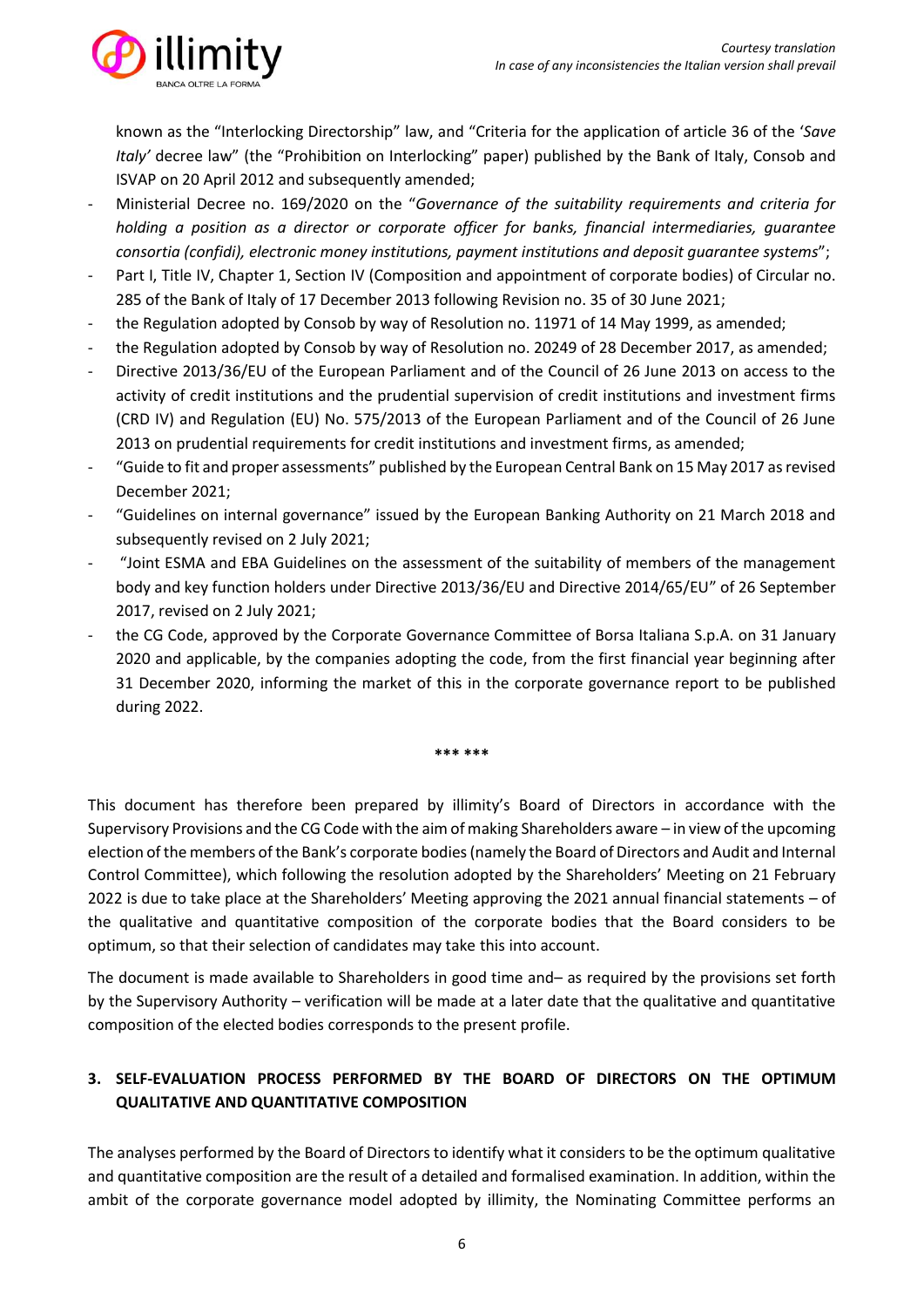

advisory role during the phase of analysis and determination of what is considered to be an optimum qualitative and quantitative composition.

The Bank's management body took the following aspects into consideration in performing such analysis:

- $\checkmark$  the current legal and regulatory framework;
- $\checkmark$  the "significance" of the Bank pursuant to article 6, paragraph 4 of Council Regulation (EU) No. 1024/2013;
- $\checkmark$  the type of activity conducted by the Bank and the illimity Group:
- $\checkmark$  the ownership structure and the fact that ilimity is listed on the STAR segment of Borsa Italiana's Electronic Stock Market;
- $\checkmark$  illimity's system of corporate governance, referring to its Bylaws, the internal regulations of its corporate bodies, the key principles of its corporate governance and the rules and regulations within the Group;
- $\checkmark$  the way in which the Board and its Committees function and the relative commitment and activity that is called for, as well as the results of the self-evaluation processes conducted by the bodies.

For further details of the Group and its business model reference should also be made to the Bank's website (section *<https://www.illimity.com/it/governance>*) and to the Reports on corporate governance and ownership assets published by the Bank.

# **4. QUANTITATIVE COMPOSITION OF THE BOARD OF DIRECTORS**

It is worth drawing Shareholders' attention to the principal regulatory principles and the criteria contained in the Bylaws on the composition of the Board and its internal committees, the main details of which are described in the following.

Pursuant to the Supervisory Provisions, the number of directors in banks that are significant for the ECB or listed banks which adopt the "one-tier" management and control model should not exceed 19 (nineteen).

Article 16 of the Bylaws of illimity Bank (approved by the Shareholders' Meeting on 21 February 2022) requires that the Board of Directors should have an odd number of members lying between 9 (nine) and 15 (fifteen), 3 (three) of whom shall constitute the Audit and Internal Control Committee, appointed by the Shareholders' Meeting after establishing the number of members.

In application of the above-mentioned provision of the Bylaws and following the recalled passage to a "onetier" corporate governance model, **an optimum size of 13 (thirteen) members of the Board of Directors as a whole (including the members of the Audit and Internal Control Committee)** is recommended, which may be proposed for approval by the Shareholders' Meeting, where it is considered useful to be able to broaden the extent of available experience, expertise and professional competence arising from the increase in the number of Board members and where it is desired to pursue a balanced use of the Directors' time in the composition of the Board committees.

Again pursuant to article 16 of the Bylaws, all the Directors making up the Audit and Internal Control Committee and at least 4 (four) of the Directors who do not sit on the Audit and Internal Control Committee must be "independent" pursuant to applicable *pro tempore* laws and regulations and the Bylaws.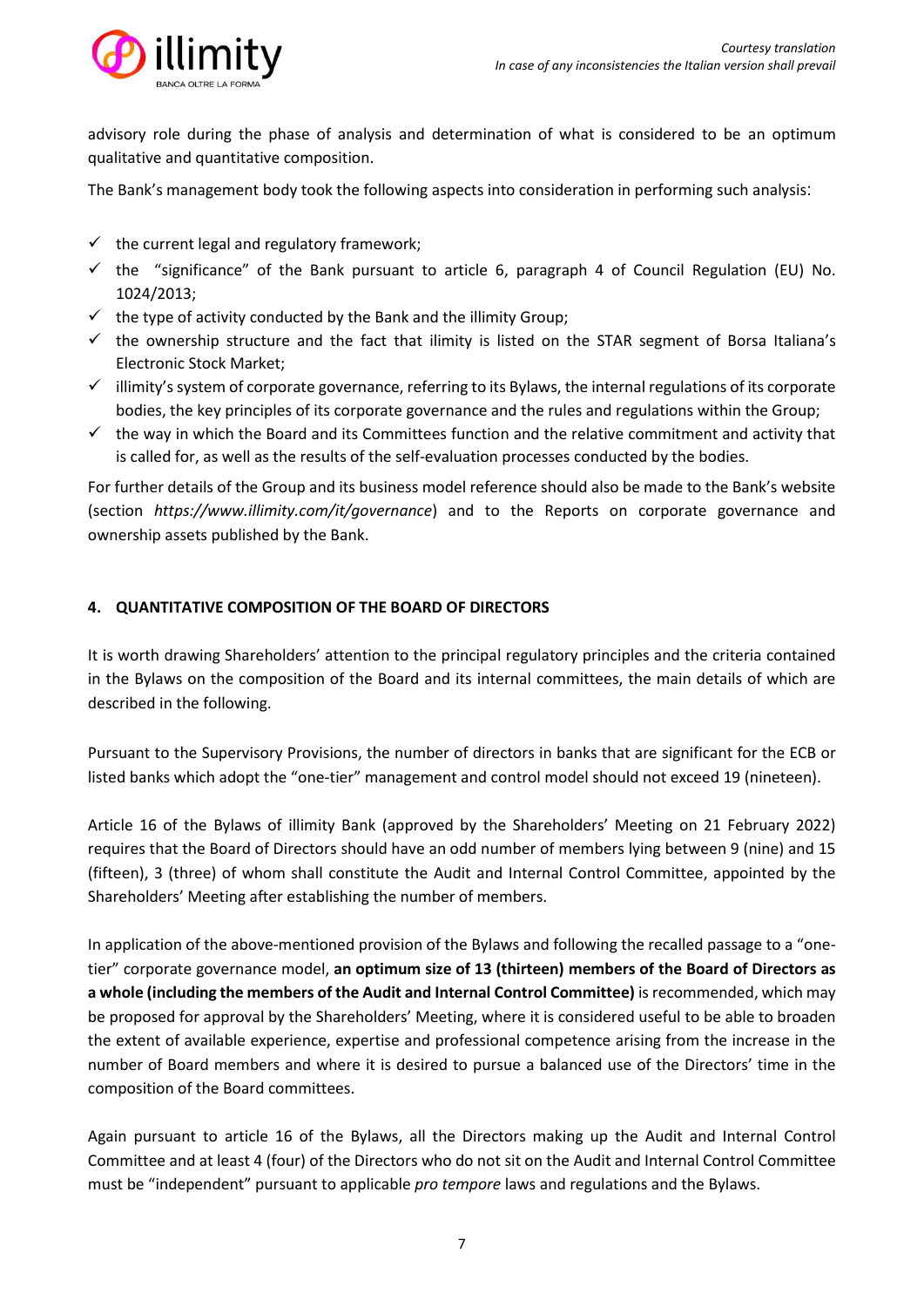

The Chair of the Board of Directors must have a non-executive role and must not perform managerial duties, not even of a de facto nature.

Four specialised Committees were established within the body with a strategic supervisory function on the Bank's listing on the Stock Exchange in 2019 (the Nominating Committee, the Remuneration Committee, the Related Party Transactions Committee and the Risks Committee). A fifth committee (the Sustainability Committee) was added to these in 2020.

As stated earlier, the passage to a "one-tier" system of corporate governance leads to the need to establish the Audit and Internal Control Committee, and in accordance with the Supervisory Provisions its 3 (three) members will be directly appointed by the Shareholders' Meeting.

Each of the above Committees must, as a rule, have between 3 (three) and 5 (members), all non-executive, with the majority of these being independent. The committees must each differ by at least one member and, where there is a Director elected by the minorities, he or she must be a member of at least one Committee.

Law no. 160 of 27 December 2019 made changes, *inter alia*, to the TUF's provisions on gender balance in the corporate bodies of listed companies. Since 1 January 2020, at least two-fifths (previously one-third) of members must be of the lesser-represented gender.

Taking into consideration the recommendations made by the Bank of Italy in its Supervisory Provisions, the complexity of illimity's organisational structure, also for the purpose of ensuring an adequate monitoring of operations, the results of the Board's evaluation process (for 2021), the need for a detailed structure in Committees within the management body and the upcoming establishment of the Audit and Internal Control Committee, following the passage to the "one-tier" corporate governance system, the Board considers a number of 13 (thirteen) Directors to be suitable and the resulting ratio to be established between Executive Directors (1) and Non-Executive Directors (12), of whom the majority independent, including in these the members of the Audit and Internal Control Committee, to be adequate.

The Board believes that such orientation ensures an appropriate balancing of the skills and experience called for by the complexity of the Bank's business, considering in addition that such size enables each of the Directors to have sufficient involvement in, and obtain a high level of detail about, the issues, also in the Committees, thereby increasing the effectiveness of the Bank's governance. This recommendation also appears consistent with the need for a numerical composition of the Committees that is suitable for taking into account the extent and importance of their operations, in order to ensure an efficient balancing of the skills to be found in the Committees, in line with the requirements of the Supervisory Provisions and the CG Code.

In addition to the need to comply with gender balance in the composition of the corporate bodies, as required by laws and regulations and the Bylaws, in compliance with Circular 285 (36th revision) illimity Bank would see it desirable to continue respecting best practice after the results of the discussions of the Shareholders' Meetings on the corporate bodies, providing that:

• every board committee should have at least one member of the lesser represented gender; and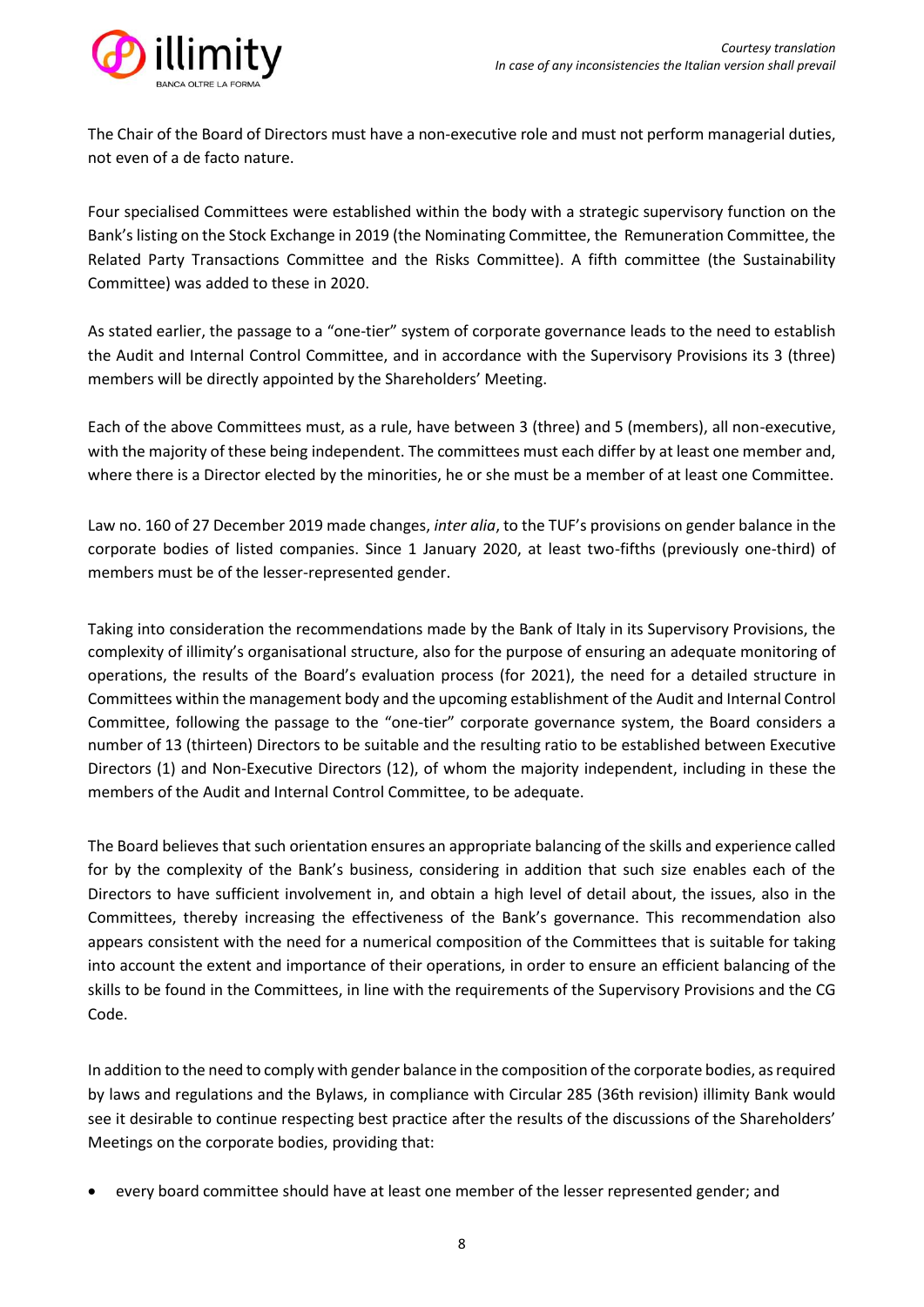

• the Chairs of the bodies with controlling and strategic supervisory functions and the Chief Executive Officer should be of a different gender (if possible).

# **5. QUALITATIVE COMPOSITION OF THE BOARD OF DIRECTORS**

Shareholders should bear in mind that – as well as the need for individual members to comply with article 26 of the TUB and DM 169/2020 (which should be read in full for the purpose of the recommended ex ante assessments with an end to the preparation of any lists of candidates) – the composition of the management body must as a whole express the know-how, skills, abilities and experience needed to understand the Bank's activities, including the main risks to which it is exposed. The collective composition must also be suitably diversified – from the standpoint of age, training, professional path, personal qualities and skills, gender, diversity and the period for which Directors have held the position – in order to:

- $\checkmark$  encourage an exchange of views and dialectic within the body;
- $\checkmark$  foster the emergence of a plurality of approaches and perspectives when analysing issues and taking decisions;
- $\checkmark$  provide effective support for the business processes for drawing up strategies, managing assets and risks and controlling the work performed by senior management;
- $\checkmark$  take into account the variety of interests that contribute to a sound and healthy management of the Bank.

In addition, the following are also required:

- $\checkmark$  independent persons who oversee corporate operations with an independent view so that sound and prudent management in the Bank's interest can be achieved;
- $\checkmark$  non-executive members with clearly defined roles and duties who act effectively as a counter-weight to the Bank's executives and management, fostering dialect within the body to which they belong.

The possibility for Shareholders to perform their own assessments on the optimum composition of the management body is not affected, nor that to present candidates consistent with these, with any differences with the analyses conducted by the Board of Directors in this Orientation to be motivated.

# *5.1 Professionalism and expertise requirements*

The requirements of professionalism and expertise set forth in articles 7 and 10 of DM 169/2020 are applicable at the date of preparation of this Orientation (these regard the requirements and criteria needed by the members of a bank's management body to be fit for holding the position), and reference should be made to such. A person failing to hold the requirements set forth in article 7 may not take the position, or if they already hold office they automatically fall. The Board of Directors assesses whether the expertise criteria required by article 10 are satisfied, with reference to a person's theoretical knowledge, acquired through studies and training, and practical experience, gained through previous or current work experience.

The question of the professionalism of Directors, to the extent applicable here, is moreover also the subject of specific consideration in the European Central Bank (ECB) Guide and the guidelines issued by the European Banking Authority (EBA) as far as regards the fit and proper assessment of members of the management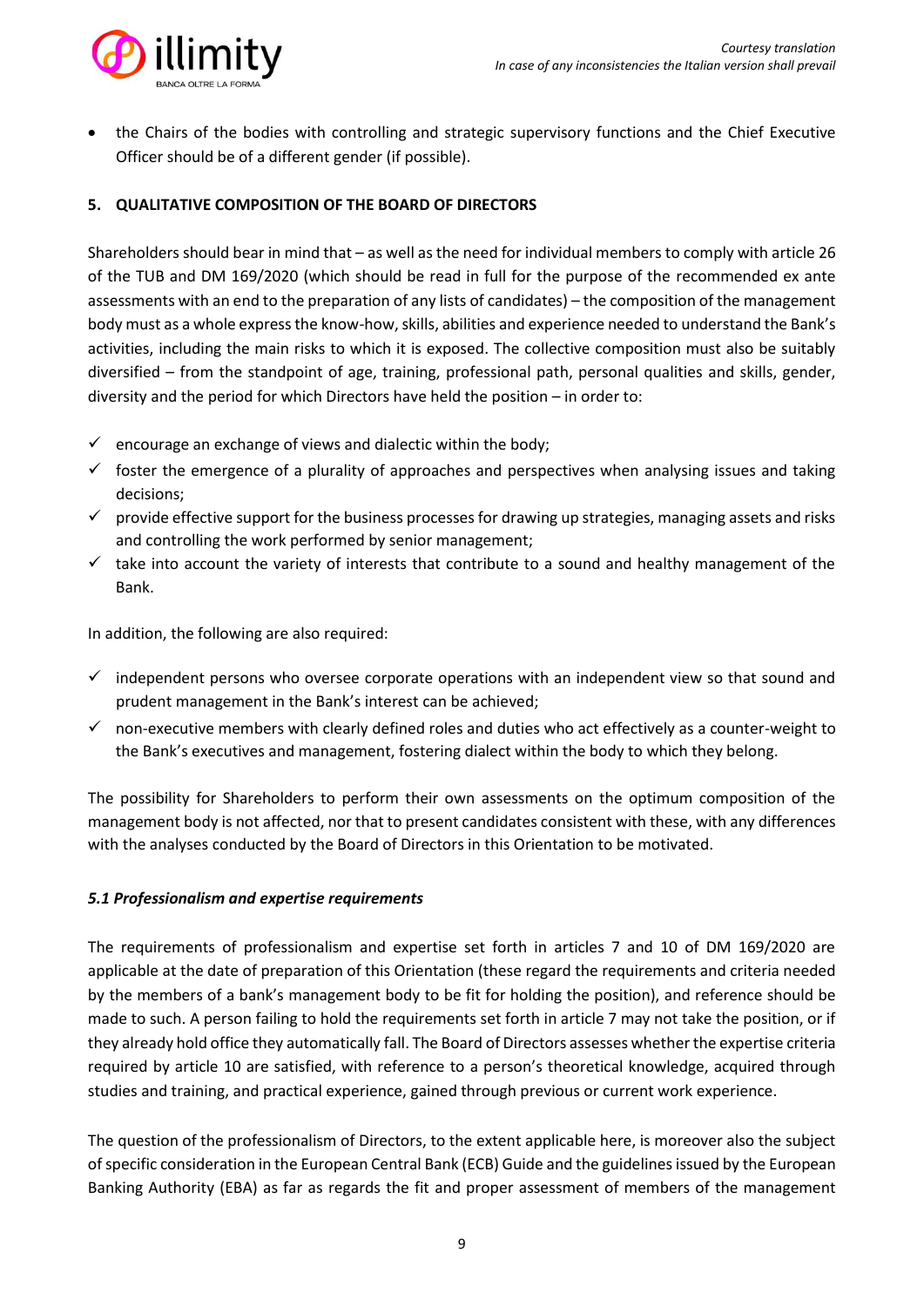

body.

More specifically, without prejudice to the provisions of current legislation, on the basis of the results of the self-evaluation process performed in January 2022, the **Bank's Board recommends that the set of professional skills that the management body should express as a whole** – determined in terms of a broadbased variety of professional experiences and backgrounds and balanced between the various Directors so that the Board of Directors has internal access to a significant representation of such and ensures that they complement one another – should cover the following areas:

- ✓ **banking business and activity and banking and financial products;**
- ✓ **dynamics of the economic and financial system;**
- ✓ **competitive context and banking and financial markets;**
- ✓ **planning and strategic vision;**
- ✓ **legal and corporate affairs and banking and financial regulation;**
- ✓ **knowledge of internal control systems and risk management and control methodologies;**
- ✓ **banking governance and management systems;**
- ✓ **business management and organisation and information technology (IT) processes;**
- ✓ **accounting and financial disclosures;**
- ✓ **managerial/entrepreneurial skills possibly in an industrial environment;**
- ✓ **skills in the sphere of turnaround financing not only in terms of the financial technicalities but also of an awareness of the implications for business operations; and**
- ✓ **technological innovation skills in general.**

In the self-evaluation process (for 2021) and in the process of preparing these Orientations to the Shareholders, the Board of Directors has been requested to provide its recommendations on the principal professional skills which with their various pervasiveness should characterise the new Board, including Directors who are also members of the Audit and Internal Control Committee.

Given that all candidates are first and foremost required to have a "*basic*" knowledge of the banking sector as a preliminary for the development of their role and continuity on the Board, illimity's Board of Directors sets out below a Skills Matrix, identifying for each specific skill factor the extent to which this should ideally be pervasive in the Bank's Board of Directors.

The **Skills Matrix** indicates the opinion expressed by the current Directors as to the ideal pervasiveness and balance of each individual skill in the ideal composition of the Board of Directors.

The evaluations can be one of the following:

- − *very pervasive*: held by a number of Director candidates exceeding one half of the total members of the Board;
- − *pervasive*: held by at least a number of Director candidates representing around one quarter to one half of the total members of the Board;
- − *not pervasive*: only held by one or two Director candidates.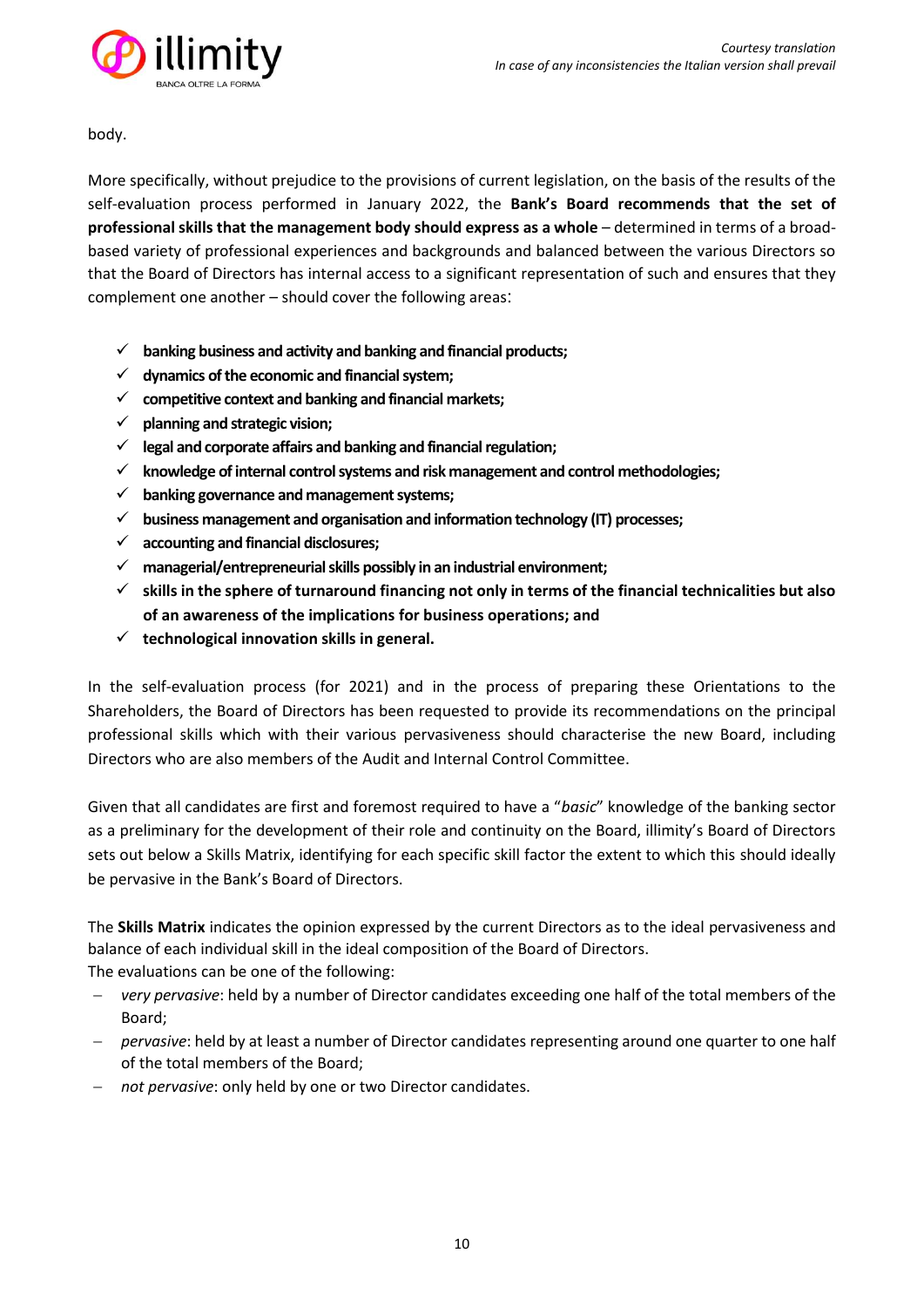

**SKILLS MATRIX – indicates the opinion expressed by the Directors in office at the date of preparation of this document (also after the results of the self-evaluation process for 2021) as to the necessary pervasiveness of each individual skill in the ideal composition of the corporate bodies.**





The evaluations of the Directors of illimity (as part of the above-mentioned self-evaluation process for 2021) did not identify any skills among those listed in paragraph 5.1 which should be seen as necessary in a "*not pervasive*" way.

In the evaluations and recommendations expressed by the Board in preparing the Orientations for the Shareholders, the possibility should be considered of assessing candidates who, in addition to having at least a sufficient coverage of certain of the indicated skills, are at the same time able to contribute the following to the new corporate bodies: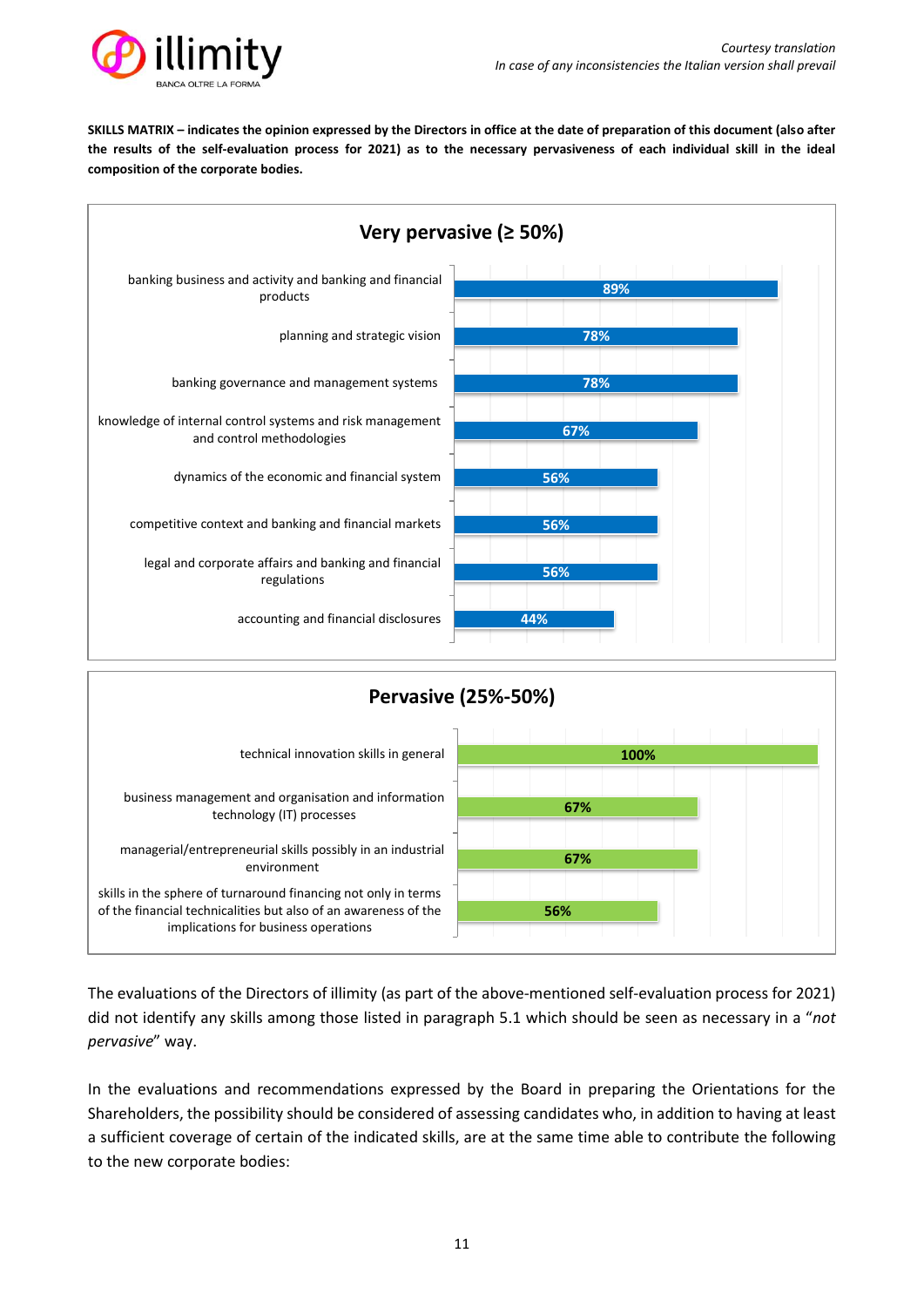

- experience in fintechs/digital; and/or
- experience of turnarounds/financial restructuring; and/or
- experience, not necessarily in the banking sector, of data analysis and data modelling.

# *5.1.a Chair of the Board of Directors*

The Chair of the Board of Directors should:

- be a figure endowed with authority and personal, professional and value-based prestige who is able to ensure that the Board of Directors works in both a proper and transparent manner during his or her term and represents a guarantee figure for the Shareholders and Stakeholders and in institutional relations;
- possess personal characteristics that enable a strong spirit of collaboration and a strong sense of cohesion to be created among the Board's members;
- be suitably prepared on corporate governance matters, having gained significant previous experience in the sphere – and preferably at the head – of boards of directors of listed companies of adequate complexity and size, and having demonstrated a marked sensitivity towards governance issues in the performance of his or her duties in these positions;
- possess experience and familiarity in managing issues of strategic importance within the Board of Directors, as well as those of a specific business nature;
- have expertise in the economic-financial and legal fields, and possibly also basic technical knowledge in the banking sector;
- have an adequate international culture, accompanied by a knowledge of foreign languages and in particular English.

# *5.1.b Chief Executive Officer*

The Chief Executive Officer should:

- have a deep understanding of the financial institution sector and its evolution;
- have significant technical expertise in the economic-financial field and in matters regarding banking and financial services;
- have gained significant and successful professional experience at the head of complex banking or financial institutions;
- possess an acknowledged strategic vision, a high level of strategic orientation and sound business judgement;
- be a figure endowed with authority, acknowledged leadership qualities and a management style directed towards creating a team spirit among co-workers;
- be in possession of, consistent with its history, illimity's culture and strategic objectives and sound entrepreneurial skills;
- have gained experience in an international sphere, accompanied by an adequate knowledge of foreign languages and in particular English.

# *5.1.c Other Directors*

Given the importance of a diversified set of skills, experiences and backgrounds, in line with the spirit of the illimity Group and as part of the challenges raised by sustainability and ESG (Environmental, Social and Governance) issues, and more generally in reconsideration of the corporate purpose, the **other Directors**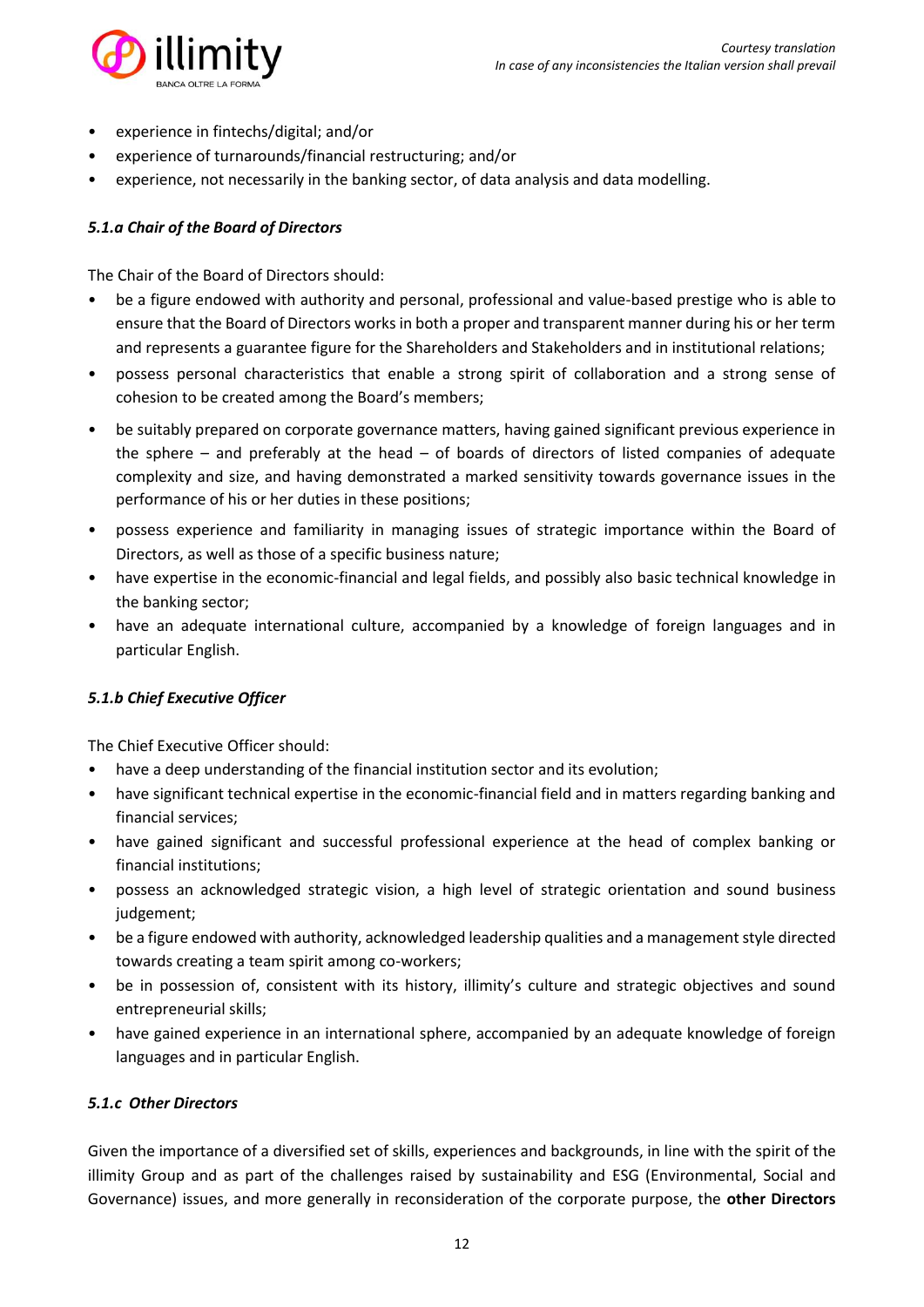

should all be non-executive, hold the integrity and, in a large majority, independence requirements established by law and banking supervision provisions and, in addition:

- a) be represented by figures having a **managerial** and/or **professional** and/or **academic-institutional** profile who bring in a diverse and complementary set of skills and experiences, in this way contributing to the overall suitability of the Board, additionally taking into account the benefits that may result from the presence on the Board of persons of different genders, age bands and seniorities in office;
- b) possess suitable seniority, understood as proven experience in complex organisational structures in a business and/or professional and/or academic and/or institutional environment;
- c) have gained experience in the sphere of boards of directors of companies that are listed and of significant size and complexity;
- d) hold skills that enable him or her to participate effectively in the work of both the Board of Directors and the various Committees set up within the Board;
- e) possess, or be able to acquire through appropriate induction activities, the technical know-how needed to understand the activity of the illimity Group and the risks to which it is exposed in order to suitably exercise the precise stimulation and control function the role demands;
- f) display social intelligence, independence of judgement and the ability to listen and relate at all levels;
- g) have an international culture, accompanied by an adequate knowledge of foreign languages and in particular English.

# *5.1.d* **Audit and Internal Control Committee – Chair of the Committee**

In addition to the need to satisfy the requirements to be met by all the other non-executive and independent Directors and to comply with the provisions of Ministerial Decree no. 169/2020, the Chair of the Audit and Internal Control Committee should desirably:

- have significant long-term experience as a member of Boards of Directors, ideally as Chair of a Control and Risks Committee or as Chair of a Board of Statutory Auditors in listed companies or groups of a size and complexity comparable with those of illimity Bank;
- have sound expertise in all regulatory and supervisory aspects;
- have sound risk evaluation and risk management expertise from a sustainability and business continuity standpoint;
- have experience and efficacy in evaluating and supervising the control system and functions;
- combine good leadership qualities with a solid pragmatism;
- be able to develop a constructive dialogue with the Chair of the Board, the Chief Executive Officer and the Chairs of the Board Committees;
- ideally have gained corporate managerial experience in groups of a size and complexity comparable with those of illimity Bank.

# *5.1.e* **Audit and Internal Control Committee –** *Director members*

In terms of professional requirements, the provisions of article 16 of the Bylaws (approved by the Shareholders' Meeting on 21 February 2022) are applicable in the composition of the Audit and Internal Control Committee and, in particular, at least one member of the Committee must: (i) be registered as a legal auditor and (ii) must have practised as a legal auditor for a period of at least 3 (three) years.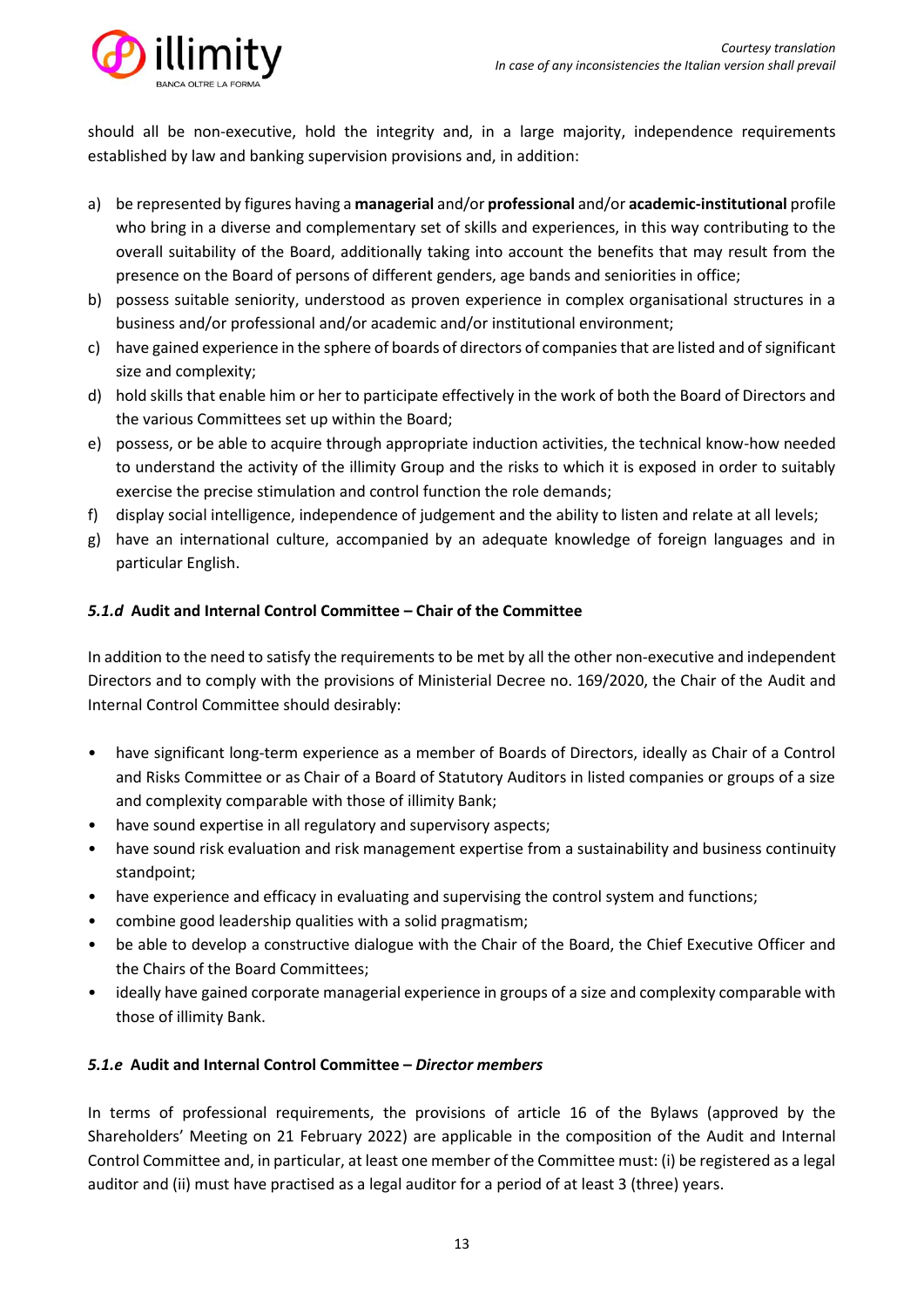

The other members of the Audit and Internal Control Committee must have practised as a legal auditor, also alternatively and for a period of at least 3 (three) years, or must have proven experience in internal control and administration and finance; more specifically, the following shall also be taken into consideration:

- (i) having performed administration or control activities or managerial duties in the credit, financial, security or insurance sector;
- (ii) having performed administration or control activities or managerial duties in listed companies or those having a larger size and complexity or those similar to that of the Company;
- (iii) having performed professional activities (characterised by adequate levels of complexity and carried out on a continuous basis) on matters relating to the credit, financial, security or insurance sector or in any case regarding the Company's activity;
- (iv) having been a university lecturer of first or second level, on legal or economic subjects or on other subjects in any case functional to the credit, financial, security or insurance sector;
- (v) having performed managerial or senior managerial duties, under whatever name, in public entities or public administrations relating to the credit, financial, security or insurance sector, provided that the entity in which the person performed such duties is of a size and complexity comparable to that of the Company.

As regards the independence requirements, *inter alia*, the members of the Audit and Internal Control Committee may not hold positions in corporate bodies other than those with a control function in other entities of the Banking Group, nor in companies in which the Bank holds, also indirectly, a strategic interest (in this context strategic shall mean a holding of at least 10% (ten per cent) in the share capital or voting rights at an Ordinary Shareholders' Meeting of the investee company and 5% (five per cent) in the consolidated regulatory capital of the Banking Group).

The members of the Audit and Internal Control Committee may not also be members of other Board Committees other than the Risks Committee, the Related Party Transactions Committee and the Remuneration Committee.

In addition:

- **managerial profiles** should:
	- have gained experience in positions with significant managerial responsibilities in financial institutions or industrial groups of suitable size and complexity;
	- possess business judgement abilities and have a high orientation towards strategy;
- **professional profiles** should:
	- have gained significant experience in positions in relevant professional or consulting firms;
	- have performed professional activities closely related to the banking and financial institution sector;
- **academic or institutional profiles** should:
	- possess skills that are directly related to the banking and financial institution sector or matters concerning this.

The following may be considered to be the general criteria for identifying the above skills: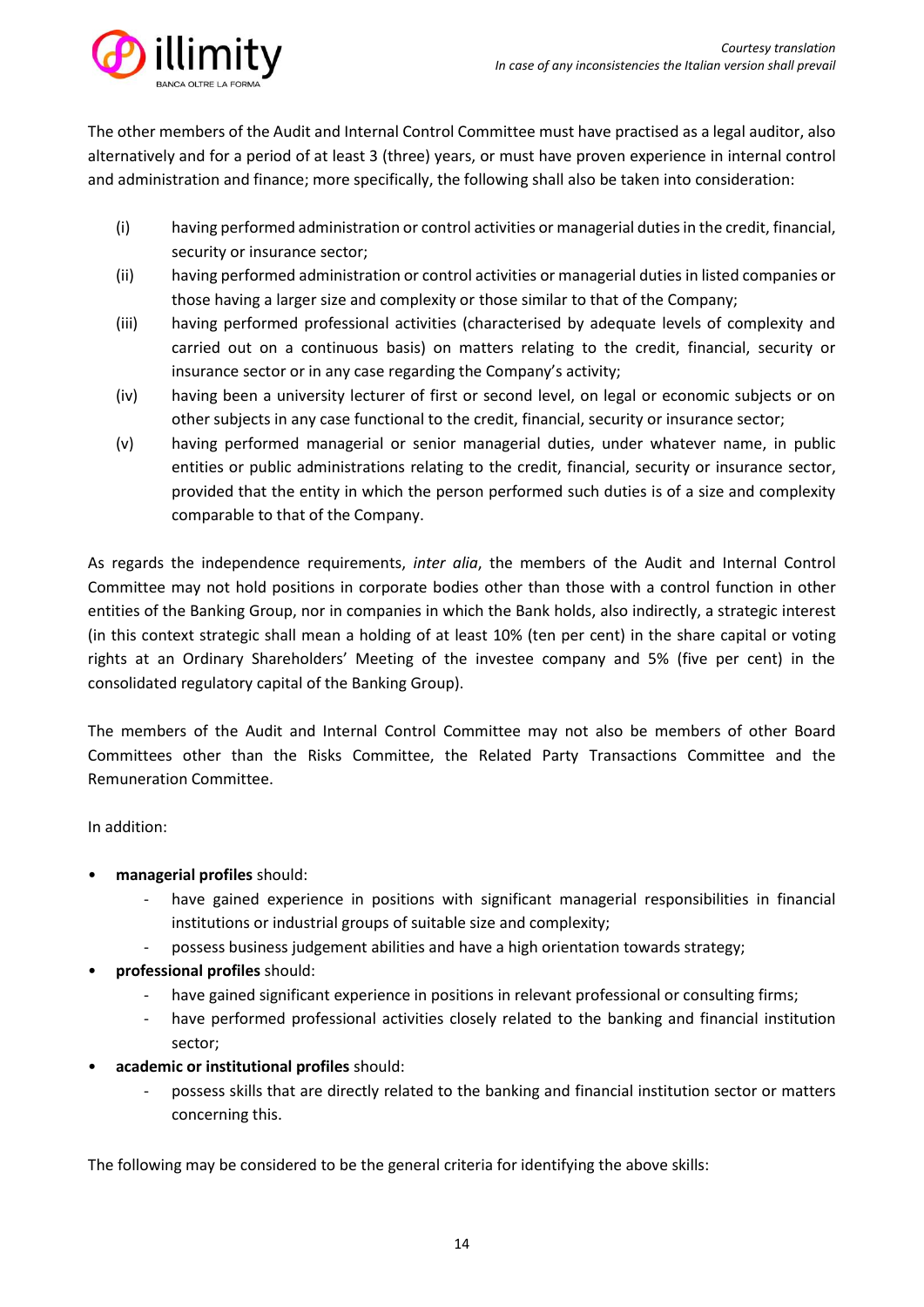

- several years' entrepreneurial or managerial experience with high-level responsibilities in complex businesses (banks/companies/associations);
- consolidated functional experience at a senior level in complex businesses in the administrative/financial/legal area;
- several years' membership of Boards of Directors of comparable businesses;
- university teaching and/or qualified consulting activity in subjects relating to the specific skill.

As set forth in the Bank of Italy's Supervisory Provisions, it is also a fundamental requirement for all nonexecutive directors to possess and express a suitable knowledge of the following: the banking business, the dynamics of the economic and financial system, the banking and financial regulatory framework and, above all, risk management and control methodologies.

Without prejudice to the above, the Board additionally recommends that at least one candidate per list – qualifying as independent pursuant to paragraph 7 below – should have qualifying experience in order to become a member of the Risk Committee (suitable knowledge and experience in accounting and financial matters or in risk management) or the Remuneration Committee (suitable knowledge and experience in financial matters or in remuneration policies), in order to provide an effective contribution to managing the risks to which the Bank is exposed, identified by the Bank of Italy in its Supervisory Provisions as one of the main duties of the corporate bodies.

To assist Shareholders in understanding the skills held by each individual candidate, the Board requires appointment proposals to be accompanied by curricula vitae and a statement signed by the candidates providing detailed evidence of the skills obtained by him or her in the various areas listed above.

# *5.2 Aptitude profiles*

In addition to the preceding, the Board of Directors notes the relevant aptitude skills required to act as a Director as set forth in the EBA/ESMA Joint Guidelines:

- **Authenticity**: acts in line with his or her stated principals and values. Openly communicates his or her ideas and valuations, fosters a climate of openness and honesty, informs his or her supervisor of the current situation as appropriate, assessing risks and problems jointly.
- **Judgement**: is capable of weighing up data and different courses of action and coming to a logical conclusion. Examines, recognises and understands the essential elements and issues. Has the breadth of vision to look beyond his or her area of responsibility, especially when dealing with problems that may jeopardise the continuity of the undertaking.
- **Loyalty**: identifies with the undertaking and has a sense of involvement. Shows that he or she can devote sufficient time to the job and can discharge his or her duties properly, defends the interests of the undertaking and operates objectively and critically. Recognises and anticipates potential conflicts of personal and business interest.
- **Negotiating**: identifies and reveals common interests in a manner designed to build consensus, while pursuing the negotiation objectives.
- **Teamwork**: is aware of the group interest and makes a contribution to the common result; able to function as part of a team.
- **Strategic acumen**: is capable of developing a realistic vision of future developments and translating this into long-term objectives, for example by applying scenario analysis. In doing so, takes proper account of risks that the undertaking is exposed to and takes appropriate measures to control them.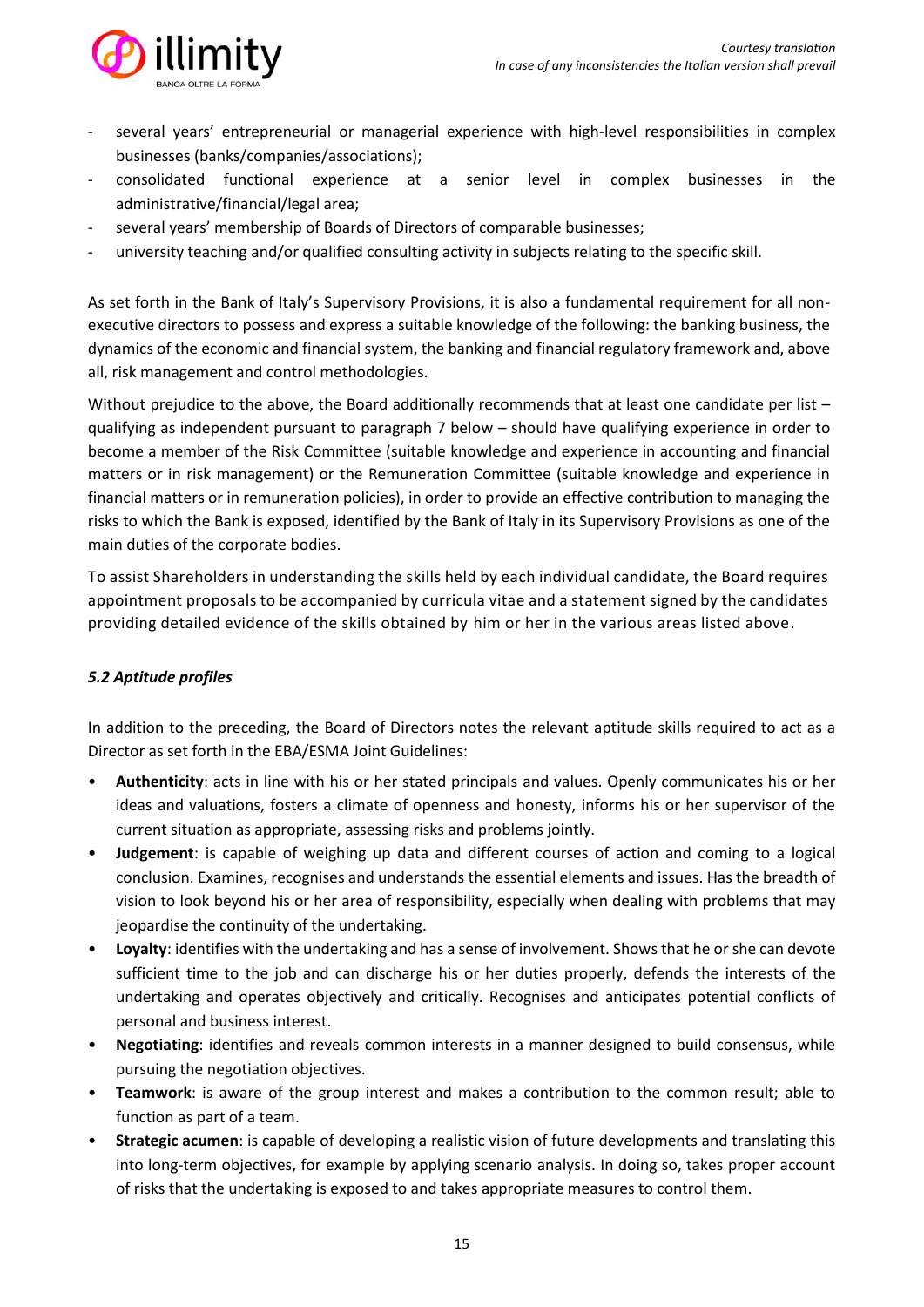

• **Sense of responsibility**: understands internal and external interests and evaluates them carefully. Has the capacity to learn and realises that his or her actions affect the interests of stakeholders.

# *5.3 Diversity*

In accordance with the requirements of paragraph 2d-*bis* of article 123-*bis* of the TUF and article 2, Principle VII and Recommendation 8 of the CG Code, after obtaining the opinion of the Sustainability Committee and the Nominating Committee, the Board determines diversity policy with particular regard to the composition of the Management Body and the extent this may be considered optimum for performing its duties in the most effective manner, examining the matters for which it is responsible from different perspectives in relation to aspects such as age, gender balance and the formative and professional path taken by its various members, in order to ensure a sufficient diversity of points of view and the necessary skills for a good understanding of the current affairs, the risks and the long-term opportunities relating to business operations.

The following sections set out the matters not discussed in other specific paragraphs of this Orientation on the complementarity of skills and knowledge.

#### *Age and length of service in the position*

The Board of Directors should contain **members of different ages, generations and lengths of service in the position**, given also the fact that "illimity Bank S.p.A." was formed in March 2019, in order to foster the creation of a proper balance between experience, continuity, innovation and propensity to risk. In evaluating the average age of its members (the Directors in office have an average age of 58.3 years), the Directors express their desire that this should decrease over time and become more consistent with the entrepreneurial and innovative features that characterise the Bank.

#### *Gender balance*

On gender balance, the Board of Directors reminds Shareholders that Law no. 160 of 27 December 2019 revised the provisions of the TUF on gender balance in the corporate bodies of listed companies. From 1 January 2020, **at least two fifths of members must be of the lesser represented gender**. This requirement is stated in the Bank's new Bylaws (approved by the Shareholders' Meeting on 21 February 2022) as far as regards the two sections of each list (for the Board of Directors as a whole and for the Audit and Internal Control Committee) and will be effective when the corporate bodies are renewed in 2022.

#### *Geographical origin and international experience*

Despite the fact that illimity operates in Italy, the presence of Directors with formative and professional experience in international environments is in any case recommended, being useful for further raising the quality of dialectic on the board and an understanding of international economic and financial dynamics.

#### **6. INTEGRITY REQUIREMENTS AND PROPRIETY CRITERIA**

The provisions of article 3 of DM 169/2020 are applicable as far as integrity requirements are concerned, and reference should be made to such legislation in this case. Persons not having these requirements cannot take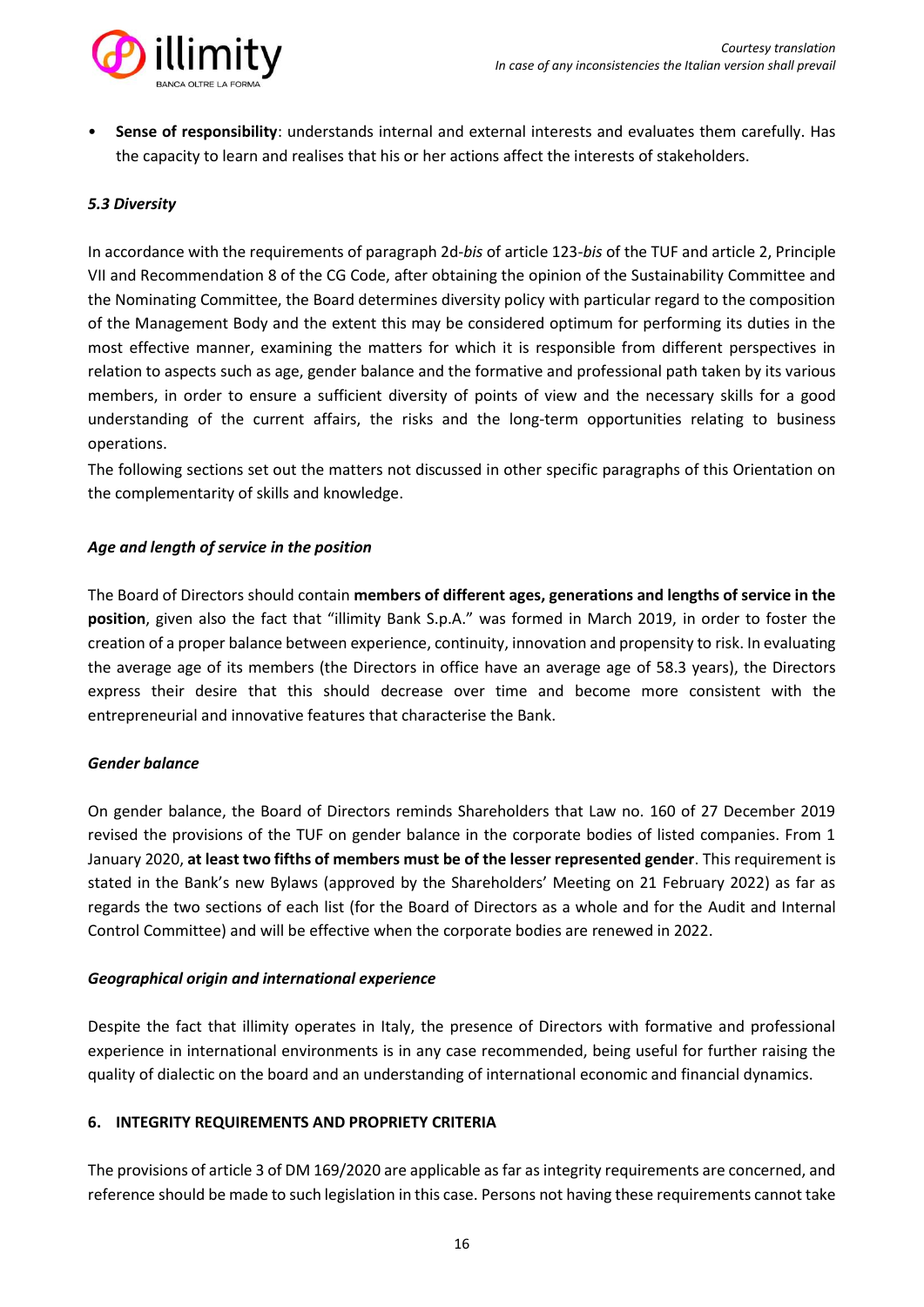

office, while those that have already done so fall from office.

Attention should additionally be given to the cases included in article 6 of DM 169/2020 in which Directors are suspended from office.

In addition to meeting the integrity requirements, Directors must also have satisfied propriety criteria in their past personal and professional conduct. Reference should be made to articles 4 and 5 of DM 169/2020 for a comprehensive list of the cases taken into consideration for the purpose of assessing whether the propriety requirement has been satisfied, as well as a description of the relative ways the assessment should be made.

# **7. INDEPENDENCE**

In terms of independence requirements, in addition to those of article 16 of the new Bylaws, the provisions of article 13 of DM 169/2020 and article 148, paragraph 3, as referred to by article 147-*ter* of the TUF, also apply, and reference should be made to these sources of law in this case.

The laws and regulations established for the Board of Statutory Auditors apply as far as the independence requirements for the members of the Audit and Internal Control Committee are concerned.

**The Board of Directors recalls that** in accordance with the requirements of the Bylaws and in order to comply with the principles of the CG Code, **the lists of candidates must be drawn up in order to ensure that (a) at least 4 (four) members of the management body (***section A of the list***) and (b) all 3 (three) members of the Audit and Internal Control Committee (***section B of the list***) hold the independence requirements pursuant to DM 169/2020**.

The Board additionally reminds Shareholders that as noted earlier, the Bank complies with the new CG Code (published on 31 January 2020). Article 2, Recommendation 7 is of particular relevance in this respect, listing a series of circumstances that jeopardise, or appear to jeopardise, the independence of a Director, and reference should be made to this provision.

As required by the CG Code, the Board has established the criteria and the relative quantification as far as the following are concerned: (i) the materiality level to be used when assessing commercial relationships as per paragraph c) of Recommendation 7 of the CG Code and (ii) the materiality level to be used when assessing additional remuneration as per paragraph d) of Recommendation 7 of the CG Code.

# **The Board accordingly believes that Directors for whom the following materiality parameters are exceeded may not be considered independent within the meaning of the CG Code:**

(i) for **commercial relationships** as per paragraph c) of Recommendation 7 of the CG Code: (a) in the case of advisory or personal and direct commercial relationships with the Director in question, fees exceeding EUR 50 thousand per annum in the three years preceding that of the appointment as independent Director or in the current year, or (b) in the case of commercial relationships with the professional firm and/or the financial, strategic or commercial consultancy firm (of which the Director in question is a partner or has been in such years), fees per annum in favour of said firm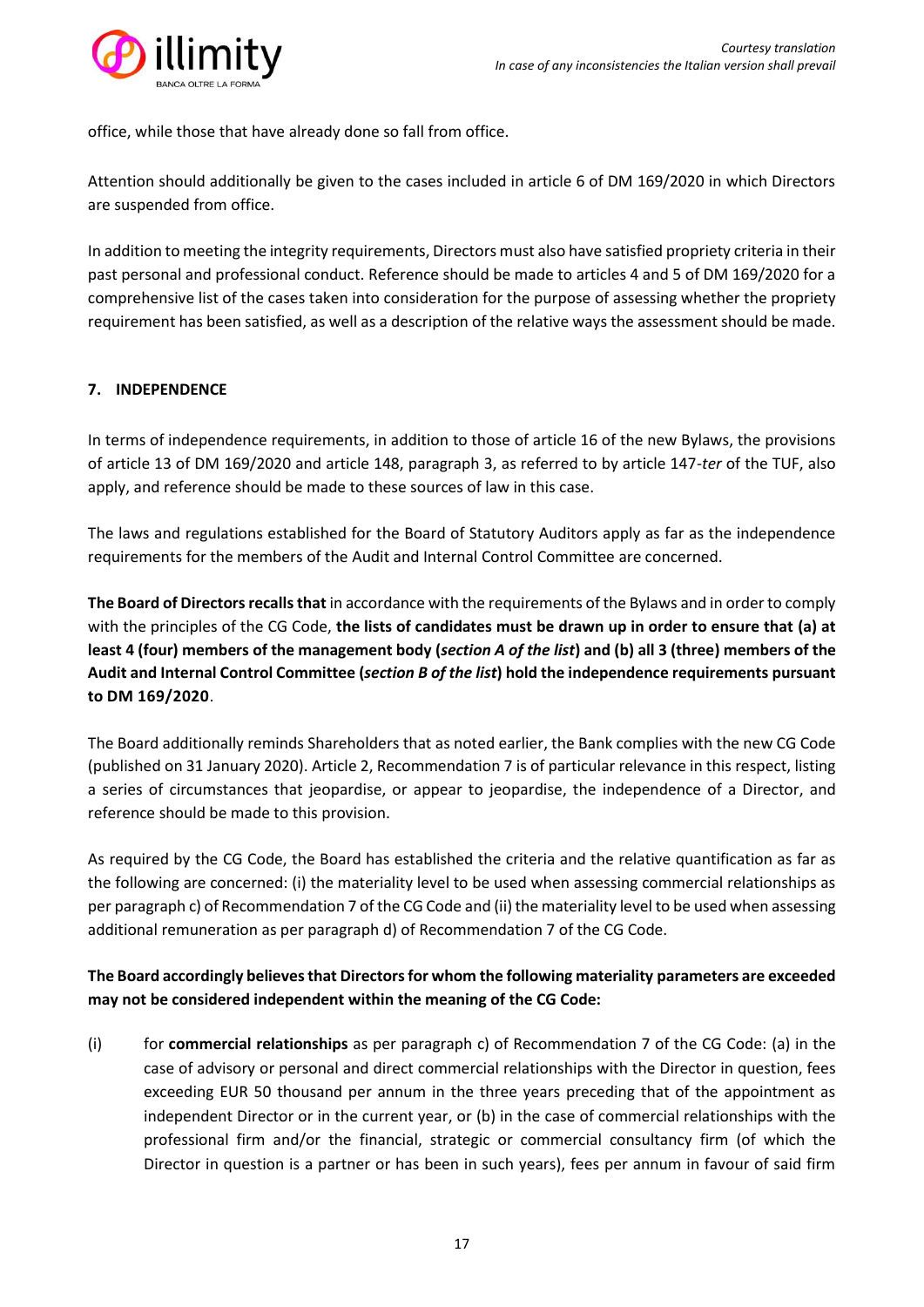

exceeding 5% (five per cent) of the total annual turnover or revenue of such firm (as declared by the Director himself) and in any case exceeding EUR 250 thousand per annum; and

**(ii)** for **additional remuneration** as per paragraph d) of Recommendation 7 of the CG Code: additional remuneration for the person concerned of at least a further EUR 50 thousand per annum compared to that paid for the position as Director of the Bank.

#### *Independence of judgement*

The provisions of article 15 of DM 169/2020, to which reference should be made, apply as far as concerns the requirement for independence of judgement (which all Directors must hold).

More specifically, it is recalled that all members must act with a fully independent judgement and with the awareness of the duties and rights inherent in the position, in the interest of the sound and prudent management of the Bank and in accordance with the law and any other applicable regulations.

The competent body assesses the independence of judgement of the person concerned in light of the information and justifications provided by that person and assesses whether legal and regulatory requirements, as well as any additional organisational or procedural measures adopted by the Bank or by the person concerned, are effective in dealing with the risk of the person's lack of independence of judgement or his or her ability to affect the body's decisions.

If the existing requirements are considered insufficient, the competent body may: a) identify additional, more effective, requirements; b) change the specific duties and roles assigned to the person, including any delegated powers. If the measures are not adopted or are insufficient for overcoming the identified weaknesses, the competent body shall remove the person from office.

The competent body ensures the effectiveness of the requirements and the measures adopted to maintain the person's independence of judgement, also in light of the conduct displayed by such person in practical terms in carrying out his or her duties in the position.

#### **8. INCOMPATIBILITY AND THE "INTERLOCKING PROHIBITION"**

In accordance with article 36 of Decree Law no. 201/2011 (the "interlocking prohibition"), converted as amended into Law no. 214/2011, on provisions concerning "interlocking personal participation in the credit and financial markets" and the requirement that "holders of positions in management, supervisory and control bodies and senior officers of companies or groups of companies operating in the credit, insurance or financial market shall not assume or exercise similar positions in competing companies or groups of companies", **the Board of Directors reminds Shareholders that lists submitted for the appointment of the new management body should only include candidates for whom an assessment has been made that the causes of incompatibility prescribed by said legislation do not exist**.

The interlocking provision shall apply to positions held in management and supervisory bodies (management, executive and supervisory boards) and control bodies (boards of statutory auditors) including senior officers (general managers and, in listed companies, the financial reporting officers envisaged by article 154-*bis* of the TUF) and to similar positions (and therefore also non-executive and control positions) held in competing companies and groups of companies operating in the credit, insurance and financial markets.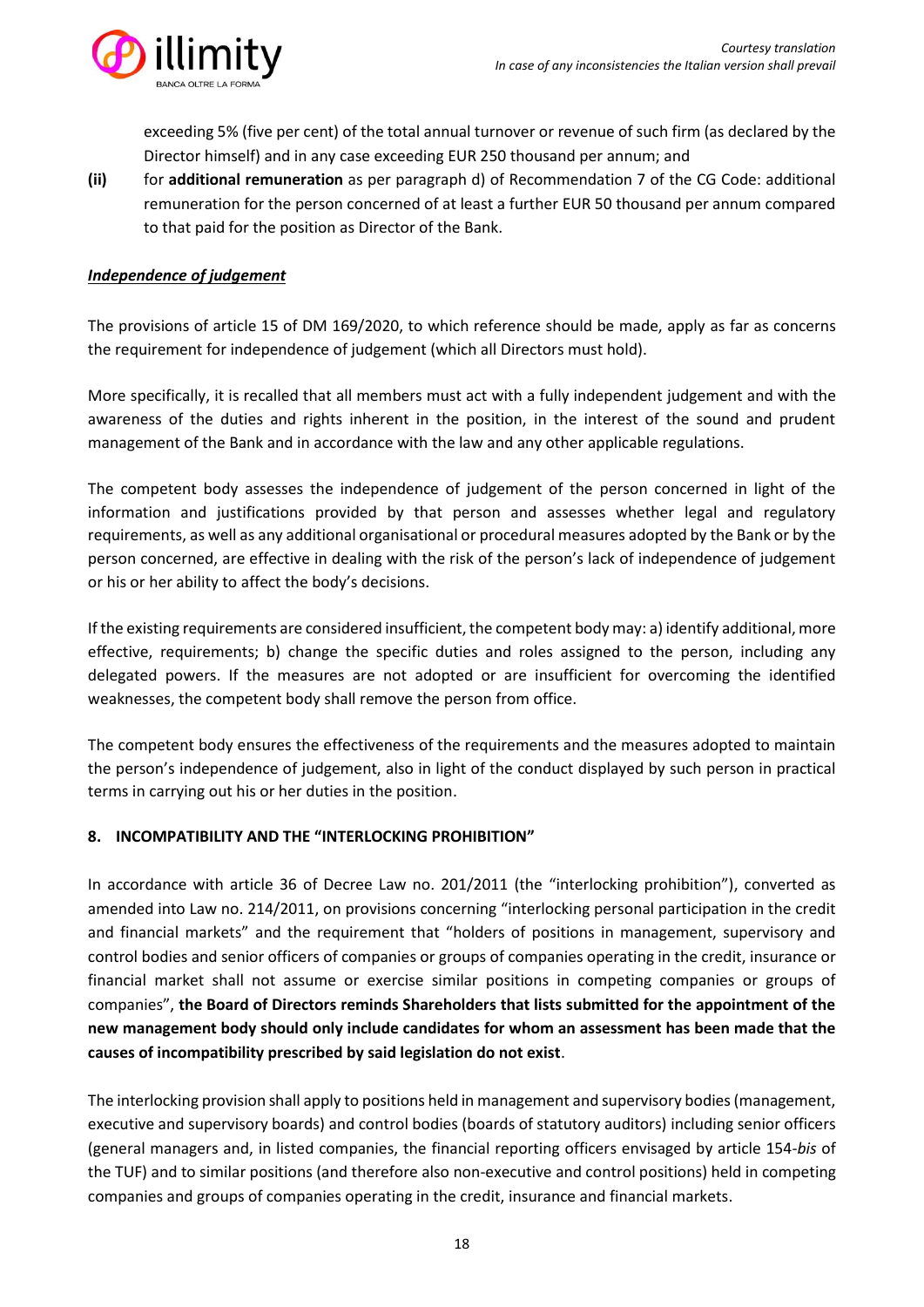

## **9. AVAILABLE TIME**

In light of the provisions of applicable laws and regulations, the amount of time to be dedicated to the position, given its nature, quality and complexity, is a fundamental requirement that candidates for the position as Director must be able to guarantee, also in relation to the work required for participation at meetings of Board Committees of which they are members. Consideration should also be given to the commitment required for participation at induction meetings.

The Board of Directors sets out below the number of meetings and their average length, for 2019/2021, attended by members of the Board and the Committees, as well as those of the Board of Statutory Auditors(<sup>5</sup>), to enable Shareholders and the candidates themselves to perform an accurate assessment of the amount of time to be dedicated to the position should they become members of illimity Bank's corporate bodies.

| <b>Meetings</b>                             | 2019         | 2020 | 2021 |
|---------------------------------------------|--------------|------|------|
| <b>Board of Directors</b>                   | 23           | 29   | 26   |
| <b>Nominating Committee</b>                 | 2            | 3    | 13   |
| <b>Related Party Transactions Committee</b> | $\mathbf{2}$ | 6    | 9    |
| <b>Remuneration Committee</b>               | 7            | 7    | 14   |
| <b>Risks Committee</b>                      | 17           | 18   | 20   |
| <b>Sustainability Committee</b>             | N/A          | 4    | 12   |
| <b>Board of Statutory Auditors</b>          | 25           | 27   | 20   |
|                                             |              |      |      |
| <b>Induction meetings</b>                   | 7            | 2    | 5    |

| <b>Average duration</b> |
|-------------------------|
|                         |

| <b>Board of Directors</b>                   | 3h 30m |
|---------------------------------------------|--------|
| <b>Nominating Committee</b>                 | 1h 30m |
| <b>Related Party Transactions Committee</b> | 1h 35m |
| <b>Remuneration Committee</b>               | 1h 30m |
| <b>Risks Committee</b>                      | 4h 30m |
| <b>Sustainability Committee</b>             | 1h 50m |
| <b>Board of Statutory Auditors</b>          | 2h 30m |

In addition to the time needed to participate at the meetings, the time required to prepare for these should also be taken into consideration and, for the Chair of the Board and of each of the Committees, also the time required to perform the role and prepare, organise and coordinate the Board and Committee meetings.

The commitment required to take part in meetings dedicated to induction and recurrent training should also be considered, as well as any off-site activities carried out during the term of office.

<sup>(</sup> 5 ) Term expires on the approval of the 2021 financial statements. The figures for the Board of Statutory Auditors are provided for comparative purposes, in connection with any assessments to be made with respect to the upcoming appointment of the Audit and Internal Control Committee Committee.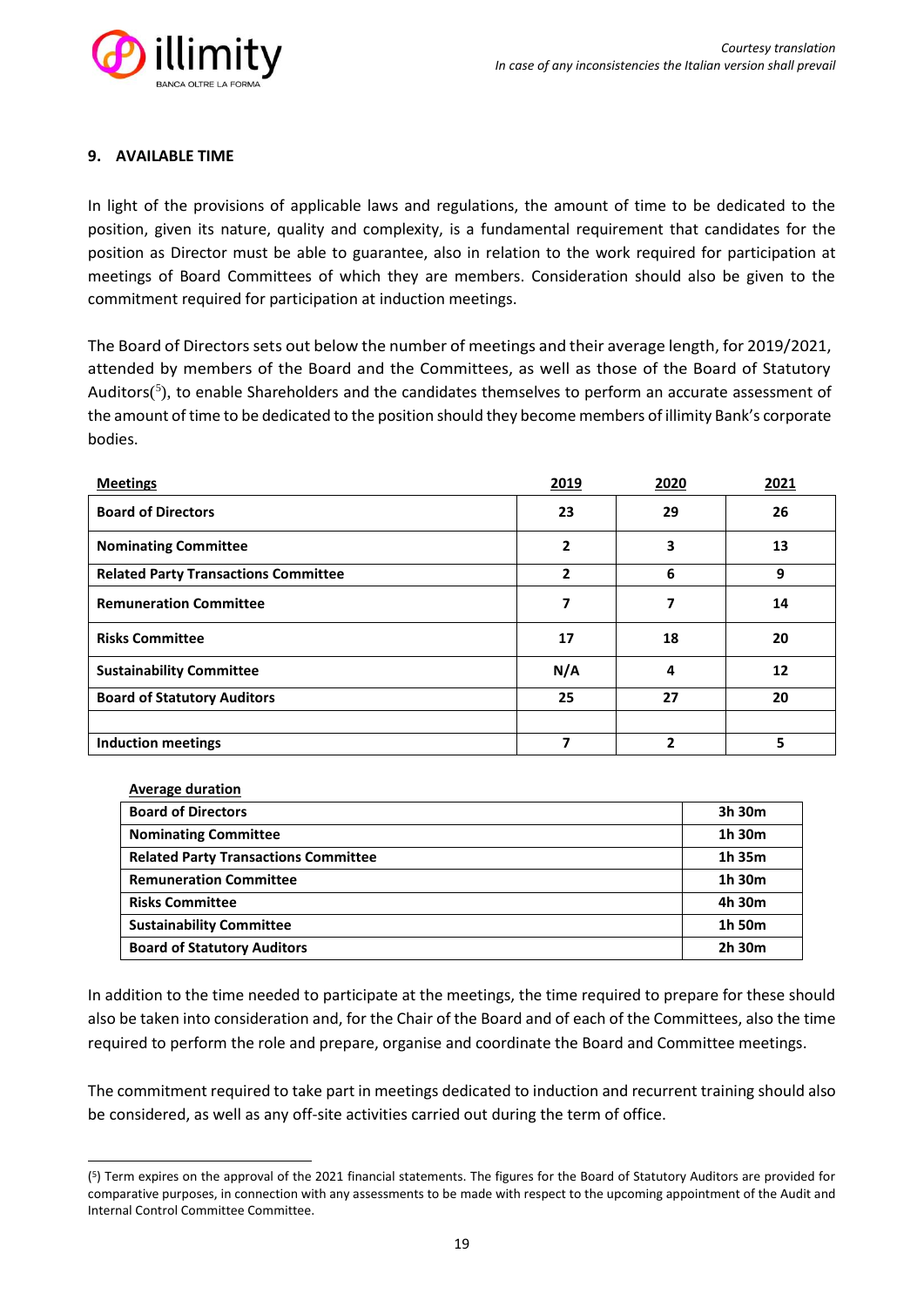

To the above should also be added any transfer time required to reach the location at which the meetings are held once systematic return is made to in-presence meetings.

With the aim of ensuring that the proper functioning of the corporate bodies and with the contribution of each member to the activity within each body, the Board of Directors of illimity Bank has made the following estimates, to be understood as a step towards evaluating the minimum time considered necessary for effective participation at the meetings:

| <b>Chair of the Board</b>                 | 60 days/year     |  |
|-------------------------------------------|------------------|--|
| <b>Chief Executive Officer</b>            | <b>Full time</b> |  |
| <b>Non-executive/Independent Director</b> | 30 days/year     |  |

Additional days for the specific positions:

| Audit and Internal Control Committee (Chair/Member)        | 50/40 days/year |
|------------------------------------------------------------|-----------------|
| <b>Nominating Committee (Chair/Member)</b>                 | 26/13 days/year |
| <b>Related Party Transactions Committee (Chair/Member)</b> | 18/9 days/year  |
| <b>Remuneration Committee (Chair/Member)</b>               | 28/14 days/year |
| <b>Risks Committee (Chair/Member)</b>                      | 50/40 days/year |
| <b>Sustainability Committee (Chair/Member)</b>             | 24/18 days/year |

In consideration of the above, the Board recommends candidates to accept positions only if they believe they will be able to dedicate the necessary time, given the number and quality of the positions they hold in the management and control bodies of other companies and the commitment required of them by any other working or professional activities and positions they may hold, ensuring in addition that their situation is consistent with any policies that the Bank may have adopted.

#### **10. NUMBER OF POSITIONS HELD**

At the date of preparation of this Orientation, the limits on the number of positions that may be held are those established in articles 17 and 18 of DM 169/2020, to which reference should be made.

*No Director may assume a total number of positions* in banks or other commercial companies (as defined in the Ministerial Decree) *that exceeds one of the following alternative combinations:*

- *a) 1 executive position and 2 non-executive positions;*
- *b) 4 non-executive positions.*

The position held in the Bank must be included when calculating these limits.

Reference should be made to the above-mentioned article 18 of DM 169/2020 for a detailed explanation on exemptions and the way that positions should be combined.

If the total number of positions held by the person concerned exceeds the limit and the person does not withdraw from the position or positions that lead to the limit being exceeded, the competent body shall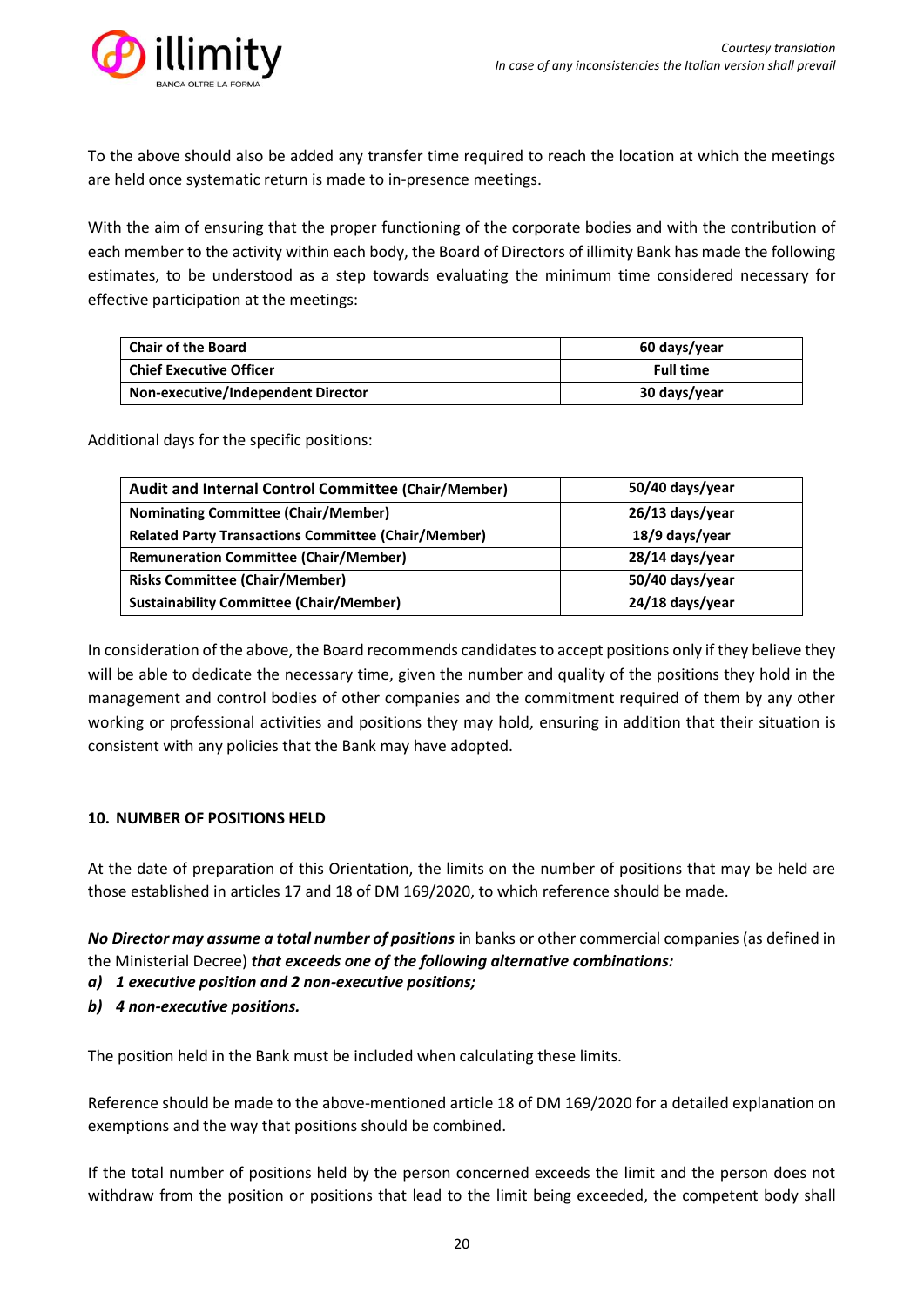

declare the person fallen from office.

#### **11. REMUNERATION**

Considering also the involvement of the Nominating Committee and the Remuneration Committee, the Board of Directors believes that the total remuneration granted to the current Board for the completed term compared to a significant sample of banks and financial institutions (under a benchmarking exercise) is overall in line and consistent with illimity's present phase, and that given the results achieved since September 2018 to the end of 2021, with the renewal of the Board of Directors and the appointment of the Audit and Internal Control Committee (by the 2022 annual Shareholders' Meeting, following the resolution of 21 February 2022 for the passage to a "one-tier" model and a total composition of the corporate bodies of 13 members), it is also considered appropriate to recommend a partial revision of the remuneration of the corporate bodies – from a gross fixed total of emoluments of EUR 1,350,000 per annum for 2021 (for the 9 member Board of Directors alone, stated in the document on orientations of February 2021 and proposed to the Shareholders' Meeting of April 2021, to which, for comparative purposes, should be added the emoluments of EUR 170,000 per annum of the 3-member Board of Statutory Auditors) to at least a total of EUR 1,470,000 per annum for the Board of Directors, plus at least EUR 205,000 per annum for the Audit and Internal Control Committee (with allocation possibly remitted to the Board if not established by the Shareholders' Meeting itself) – which, in light of the mentioned benchmarking exercise, should also take into account the role of the Chair and the business challenges of the new business plan that await the Chief Executive Officer and the non-executive Directors, given in addition the required active participation in the work of the strategic supervisory body, the Board committees and the Audit and Internal Control Committee.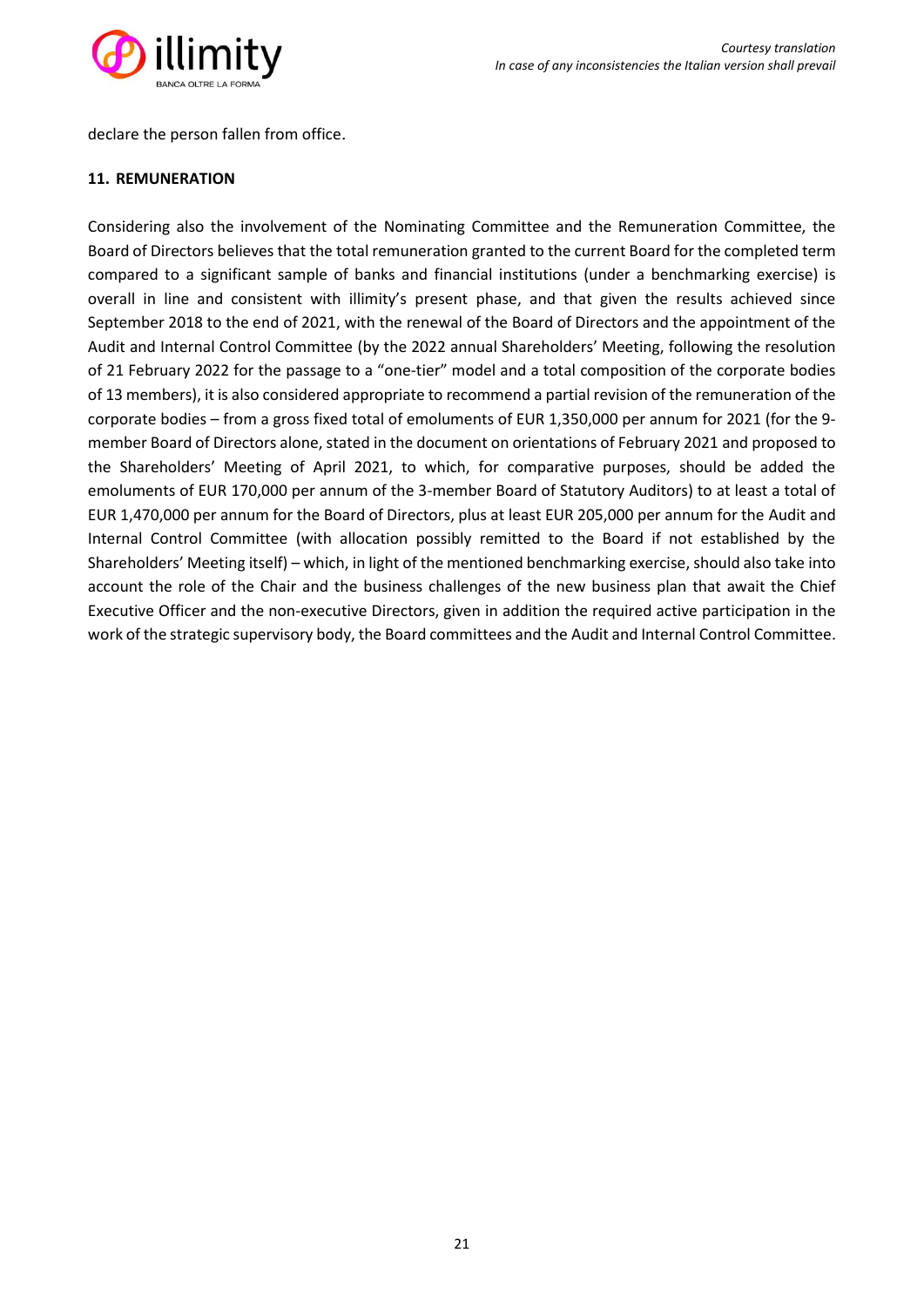

# **Appendix A**

**Skills**( 6 )

- a. **Authenticity**: is consistent in word and deed and behaves in accordance with own stated values and beliefs. Openly communicates his or her intentions, ideas and feelings, encourages an environment of openness and honesty, and correctly informs the supervisor about the actual situation, at the same time acknowledging risks and problems.
- b. **Language**: is able to communicate orally in a structured and conventional way and write in the national language or the working language of the institution's location.
- c. **Decisiveness**: takes timely and well-informed decisions by acting promptly or by committing to a particular course of action, for example by expressing his or her views and not procrastinating.
- d. **Communication**: is capable of conveying a message in an understandable and acceptable manner, and in an appropriate form. Focuses on providing and obtaining clarity and transparency and encourages active feedback.
- e. **Judgement**: is capable of weighing up data and different courses of action and coming to a logical conclusion. Examines, recognises and understands the essential elements and issues. Has the breadth of vision to look beyond his or her own area of responsibility, especially when dealing with problems that may jeopardise the continuity of the undertaking.
- f. **Customer and quality-oriented**: focuses on providing quality and, wherever possible, finding ways of improving this. Specifically, this means withholding consent from the development and marketing of products and services and to capital expenditure, e.g. on products, office buildings or holdings, in circumstances where he or she is unable to gauge the risks properly owing to a lack of understanding of the architecture, principles or basic assumptions. Identifies and studies the wishes and needs of customers, ensures that customers run no unnecessary risks and arranges for the provision of correct, complete and balanced information to customers.
- g. **Leadership**: provides direction and guidance to a group, develops and maintains teamwork, motivates and encourages the available human resources and ensures that members of staff have the professional competence to achieve a particular goal. Is receptive to criticism and provides scope for critical debate.
- h. **Loyalty**: identifies with the undertaking and has a sense of involvement. Shows that he or she can devote sufficient time to the job and can discharge his or her duties properly, defends the interests of the undertaking and operates objectively and critically. Recognises and anticipates potential conflicts of personal and business interest.
- i. **External awareness**: monitors developments, power bases and attitudes within the undertaking. Is well-informed on relevant financial, economic, social and other developments at national and international level that may affect the undertaking and also on the interests of stakeholders and is able to put this information to effective use.
- j. **Negotiating**: identifies and reveals common interests in a manner designed to build consensus, while pursuing the negotiation objectives.
- k. **Persuasive**: is capable of influencing the views of others by exercising persuasive powers and using natural authority and tact. Is a strong personality and capable of standing firm.

<sup>(</sup> 6 ) Source: *Joint ESMA and EBA Guidelines on the assessment of the suitability of members of the management body and key function holders under Directive 2013/36/EU and Directive 2014/65/EU*.